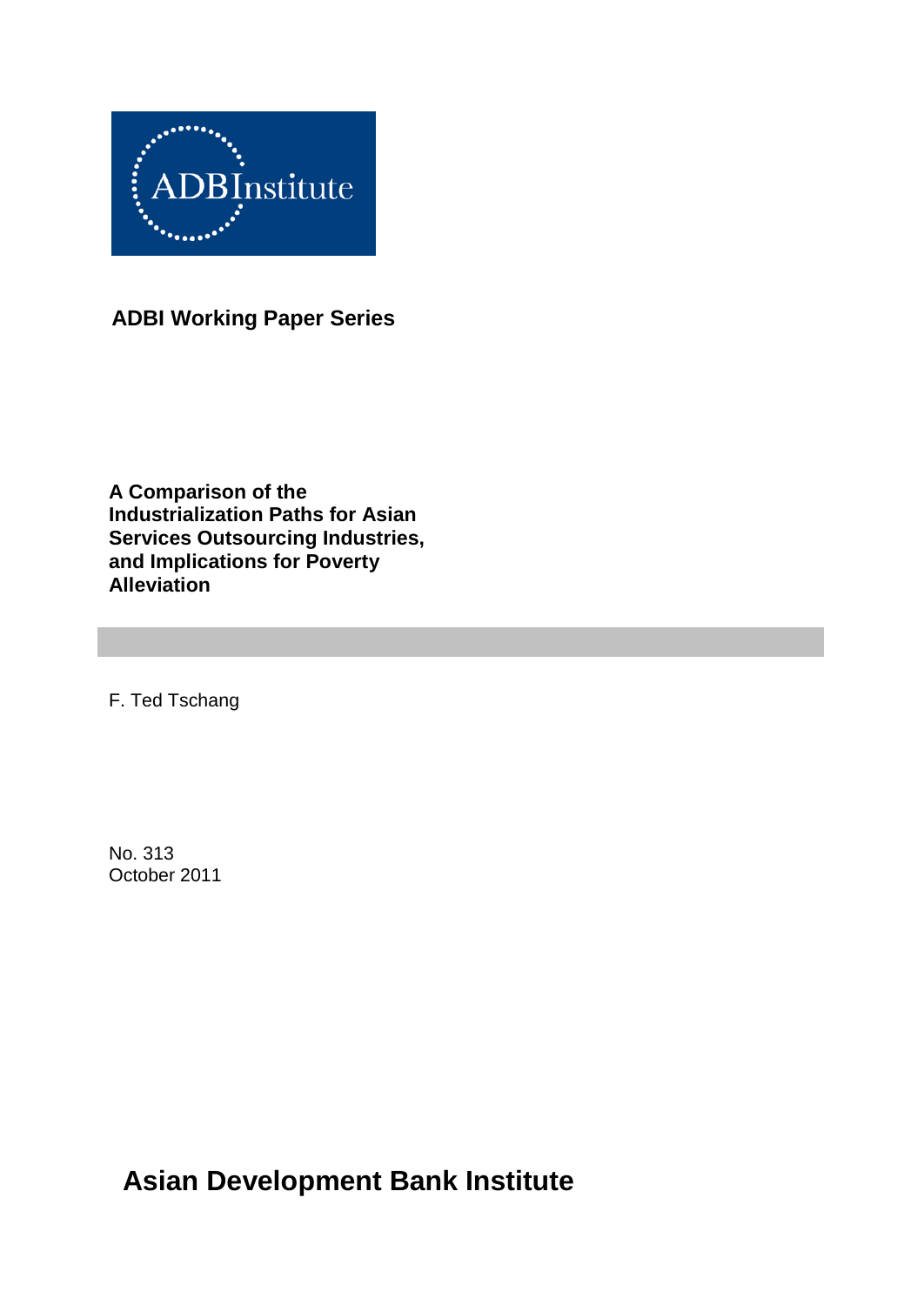F. Ted Tschang is associate professor of strategic management, Lee Kong Chian School of Business, Singapore Management University.

This paper has benefitted from conversations with Raja Mitra, M.G. Quibria, S. Sadagopan, and Nirvikar Singh. Any remaining errors are the responsibility of the author.

The views expressed in this paper are the views of the authors and do not necessarily reflect the views or policies of ADBI, the Asian Development Bank (ADB), its Board of Directors, or the governments they represent. ADBI does not guarantee the accuracy of the data included in this paper and accepts no responsibility for any consequences of their use. Terminology used may not necessarily be consistent with ADB official terms.

The Working Paper series is a continuation of the formerly named Discussion Paper series; the numbering of the papers continued without interruption or change. ADBI's working papers reflect initial ideas on a topic and are posted online for discussion. ADBI encourages readers to post their comments on the main page for each working paper (given in the citation below). Some working papers may develop into other forms of publication.

Suggested citation:

Tschang, F.T. 2011. A Comparison of the Industrialization Paths for Asian Services Outsourcing Industries, and Implications for Poverty Alleviation. ADBI Working Paper No. 313. Tokyo: Asian Development Bank Institute. Available: http://www.adbi.org/workingpaper/2011/10/19/4736.industrialization.asian.services.outsourcing/

Please contact the author for information about this paper:

E-mail: [tedt@smu.edu.sg](mailto:tedt@smu.edu.sg)

Asian Development Bank Institute Kasumigaseki Building 8F 3-2-5 Kasumigaseki, Chiyoda-ku Tokyo 100-6008, Japan

Tel: +81-3-3593-5500 Fax: +81-3-3593-5571 www.adbi.org E-mail: info@adbi.org

© 2011 Asian Development Bank Institute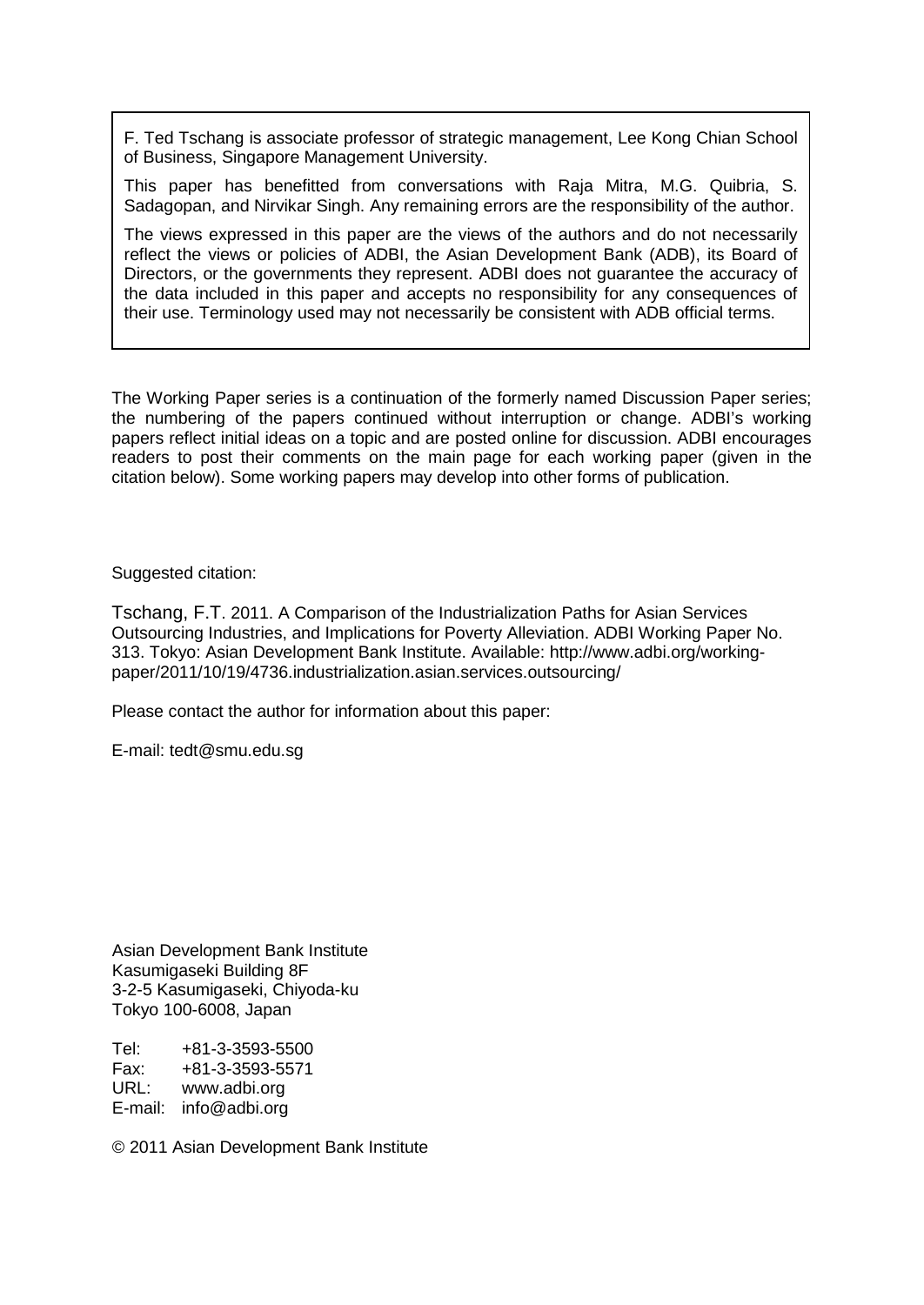#### **Abstract**

This paper examines three software and/or information technology enabled services (ITES) industries—two in the early stages of development (in the People's Republic of China [PRC] and the Philippines) and one mature one (in India). Being latecomers to offshoring work, the PRC and the Philippines have developed this industry in cooperation with multinational enterprises (MNEs). PRC firms have worked with and upgraded within MNEs' value chains within the PRC market, while the Philippines has relied on MNEs to come in and set up facilities, with domestic firms setting up facilities where lower (knowledge) barriers to entry prevail. The paper also explores the ITES industries' implications for economic growth and poverty reduction. ITES industries can contribute to overall economic growth and exports, but due to their small size, will generally tend to have more observable impacts on the cities in which they are located. From the limited case data available, it appears that the ITES industries impact on overall employment and other economic sectors to varying degrees, relative to other sectors. As these industries do not help the more impoverished or less educated, they cannot be said to be a solution for the less employable or impoverished, let alone to the problem of rural poverty.

#### **JEL Classification:** L52, L86, O14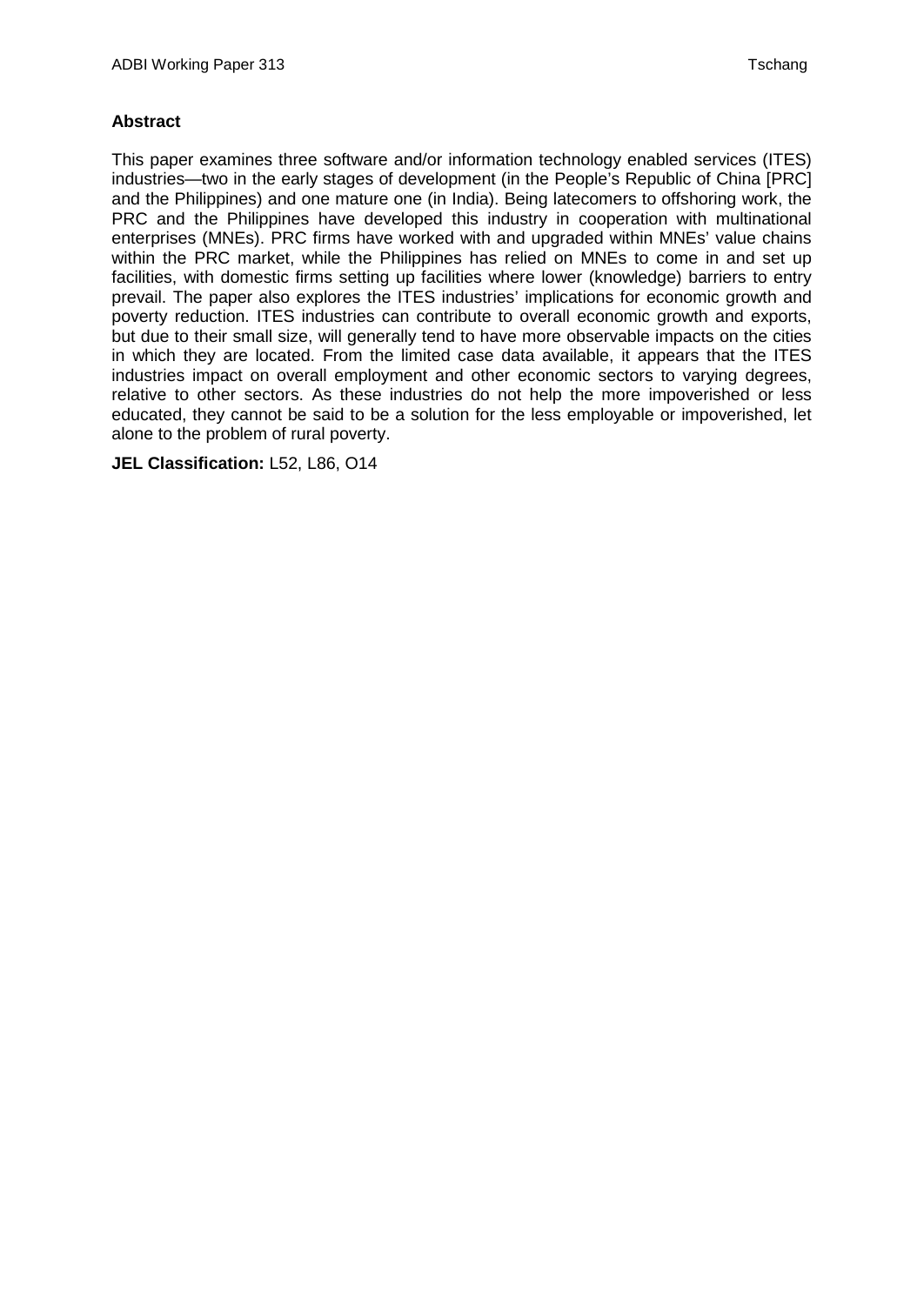# **Contents**

| 1.             |                                 |                                                                                  |  |
|----------------|---------------------------------|----------------------------------------------------------------------------------|--|
|                | 1.1<br>1.2<br>1.3               |                                                                                  |  |
| 2.             |                                 | Outsourcing in the PRC and the Philippines, and a Comparison with India 6        |  |
|                | 2.1<br>2.2<br>2.3<br>2.4<br>2.5 | The PRC's Software and Software Outsourcing Industry 8                           |  |
| 3.             |                                 | The Growth and Equity Implications of IT Services Outsourcing 16                 |  |
|                | 3.1<br>3.2                      | The IT Services Industry, Economic Growth, and Linkages within the Economy<br>17 |  |
|                | 3.3<br>3.4                      |                                                                                  |  |
| $\mathbf{4}$ . |                                 |                                                                                  |  |
|                |                                 |                                                                                  |  |
|                |                                 |                                                                                  |  |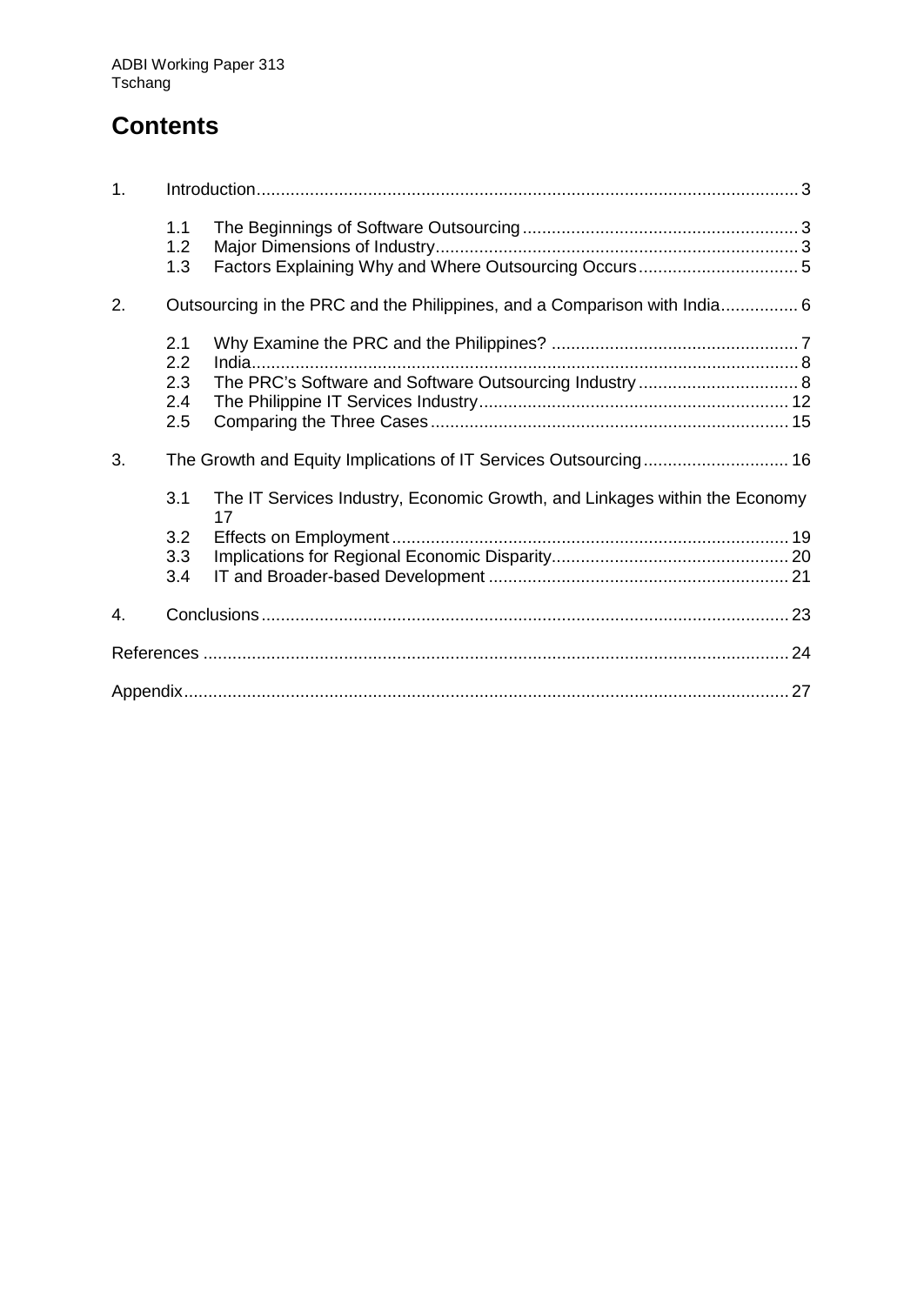# **1. INTRODUCTION**

<span id="page-4-0"></span>This paper will introduce the different developmental experiences of the People's Republic of China (PRC), the Philippines, and India in software and services outsourcing, and will provide a discussion of their implications for economic growth and poverty reduction in these countries. The software industry has been considered in many quarters to be the vanguard of a global trend toward the outsourcing of services by developed regions and the development of new service sectors conducting that outsourcing work within developing regions. In this paper, software and information technology (IT)-enabled services (ITES) outsourcing industries will be referred to as IT services industries.

## **1.1 The Beginnings of Software Outsourcing**

<span id="page-4-1"></span>In a way, services outsourcing has been going on for decades. The outsourcing of services started domestically in the United States (US) with software; in particular when information systems were "outsourced" from large enterprises to "providers." Developing countries like India only got involved in this type of work later (in the 1980s), early on only augmenting the labor forces of US-based companies. Eventually, this "on-site" work was transferred off site (or "offshored") to India, as information technologies and infrastructure enabled the work to be done at a distance, and in lower-cost, remote locations.

In addition to India, a number of other countries show promise in being offshoring or outsourcing locations. While outsourcing usually denotes moving work from the firm to outside its boundaries, but not necessarily offshore, from this point on, outsourcing and offshoring will be used interchangeably to denote work that is moved offshore, if the outsourcing is clearly contextualized as being to offshore locations. These include the PRC, the Philippines, and, to some extent, Viet Nam and Sri Lanka (in Asia), as well as Brazil and Russia. The two Asian countries that have recently seen some successful developments in outsourcing are the PRC and the Philippines. However, as we will show, for the PRC the outsourcing generally follows the original US model outsourcing of work from domestic (PRC) companies (called "clients") to other locally based (foreign and domestic) enterprises (called "providers"). Typically, outsourcing locations are developing countries with large surplus low-wage and high-quality labor pools. Pockets of outsourcing do exist even in higher wage countries such as Malaysia and Singapore.

In Section 2, the Indian, PRC, and Philippine cases will be examined. Given India's seeming dominance in IT, one issue of interest is how the other two countries "emerged," as well as how their paths varied from one another. The factors that caused this "emergence" of industry (as opposed to those factors that affect the growth and scaling of the industry) will also be identified. The Philippine and PRC experiences will be compared to that of India where possible in order to draw policy implications. Section 3 will examine the economic and equity implications of the ITES industries in these three countries, and discuss, among other elements, employment, linkages within the economy, and the implications for poverty reduction.

## **1.2 Major Dimensions of Industry**

<span id="page-4-2"></span>Table 1 illustrates the nature and relative strengths of all three selected countries' industries. While India's industry dwarfs those of both the PRC and the Philippines, the industry has a place in each country's development strategy, be it overweighted (as in the India) or part of a balanced portfolio of industries (as in the PRC). In 2006, the PRC's IT services' share of total exports was just 3.3%, as compared with India's 26.3% and the Philippines' 2.5% (Deutsche Bank Research 2009). The Philippine business services' (which includes IT services) share of gross domestic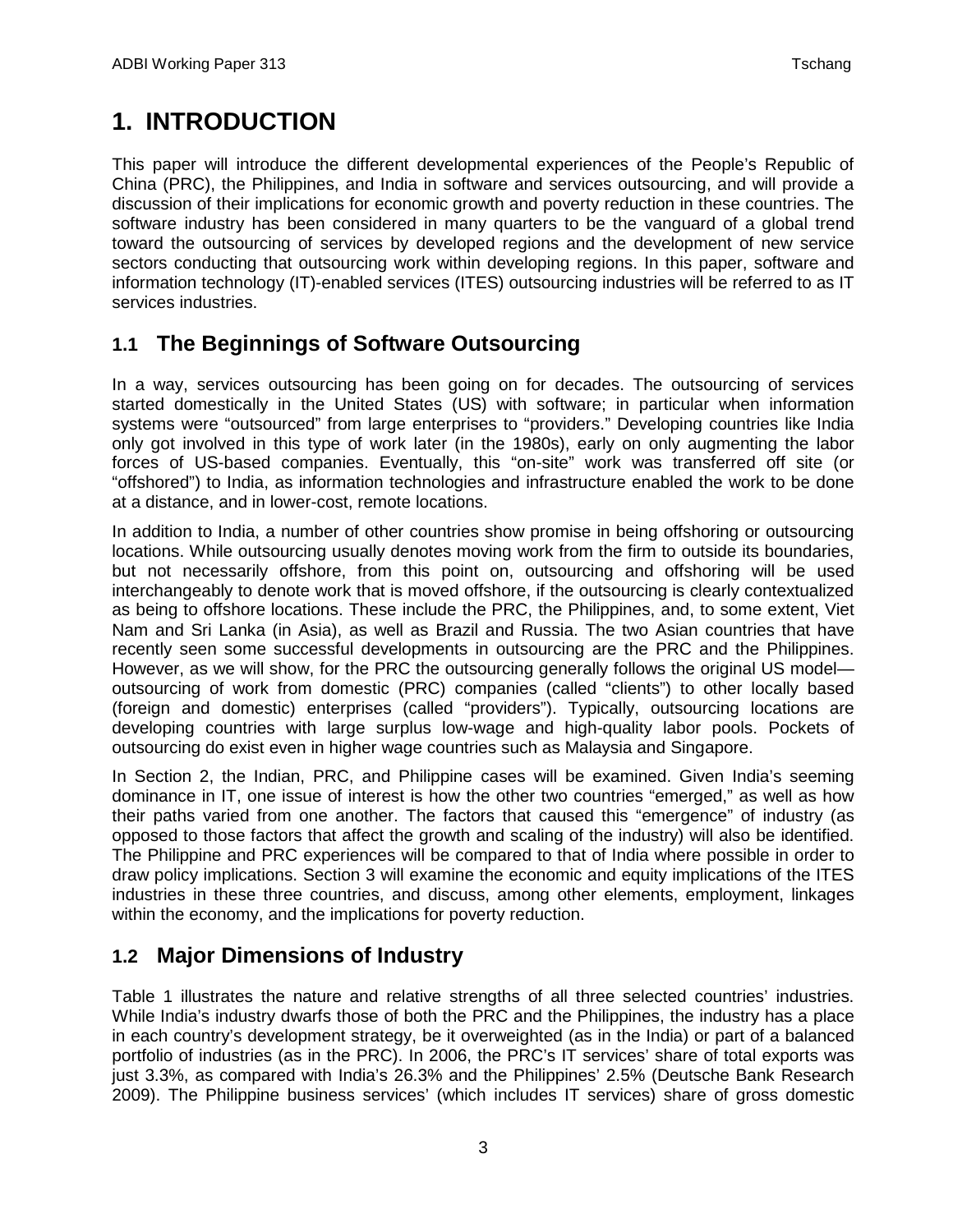product (GDP) rose from 1.5% in 2004 to 2.1% in 2008, while the Indian IT services equivalent went from 1.2% of GDP in 1998 to 5.8% in 2009; a nearly 500% increase in 11 years (National Association of Software and Service Companies [NASSCOM] 2009).<sup>[1](#page-5-0)</sup>

| Table 1: Basic Characteristics of the ITES Sectors in India, the PRC, and the Philippines |
|-------------------------------------------------------------------------------------------|
|-------------------------------------------------------------------------------------------|

|                | India                   | <b>PRC</b>                                 | <b>The Philippines</b>     |  |
|----------------|-------------------------|--------------------------------------------|----------------------------|--|
| Sectoral focus | Balanced between        | Largely software services for              | Largely call centers,      |  |
|                | software and BPO        | MNEs in the PRC, some BPO (to              | some BPO and               |  |
|                |                         | Japan)                                     | software                   |  |
| Ownership      | Domestic firms          | Domestic firms                             | <b>Multinational firms</b> |  |
| Market focus   | English-speaking        | Japan and Korea                            | English-speaking           |  |
| <b>Size</b>    | 2.23 million (2008)     | 1.42 million (2009)                        | 435,000 people (2008)      |  |
| (employees)    |                         |                                            |                            |  |
| Revenue        | US\$13.5 billion (2005) | Software services outsourcing of           | US\$2.4 billion (2005)     |  |
| (2005/2006)    |                         | US\$0.3 billion in $2^{nd}$ qtr, 2006 (out |                            |  |
|                |                         | of total domestic IT market of             |                            |  |
|                |                         | US\$1.5 billion)                           |                            |  |
| Revenue        | US\$71.7 billion (2008) |                                            | US\$6.1 billion (2008)     |  |
| (2008)         |                         |                                            |                            |  |

BPO=business process outsourcing, IT=information technology, ITES=IT-enabled services, MNE=multinational enterprise, PRC=People's Republic of China, US\$=United States dollar.

Sources: PRC: Organisation for Economic Co-operation and Development (2007) (based on Analysys data), *People's Daily* (2010); India: National Association of Software and Service Companies (NASSCOM (2007a, 2009, 2010); Philippines: Congressional Planning and Budgeting Department (2009) (note: based on Business Processing Association of the Philippines data).

Table 1 also highlights the three dimensions that characterize an industrial model of development: ownership (of firms), sectoral orientation, and market focus.

**Ownership:** The first dimension is the ownership of firms, which conveys information about the competitive advantages and strategies of firms. A more important finding of this study is the observation that multinational enterprises (MNEs) play substantial but different roles in different countries' industries, as will be shown in the cases of the PRC and the Philippines. In the case of the PRC, while domestic firms are ostensibly trying to develop along the lines of India, MNEs also play a role in supporting the growth of domestic firms. In the case of the Philippines, it is primarily MNEs that are creating outsourcing facilities, while domestic firms have tended to be much more limited in number and capability.

**Sectoral orientation:** The second dimension is the nature of the industry's clients' sectors, for example, software services or ITES, which includes: (i) business process outsourcing (BPO) (which may involve work from an array of other sectors), (ii) call centers, and (iii) research and development (R&D) (or engineering) services. India started out primarily in software but has broadened its scope to include all manners of outsourcing, while the Philippines started out mainly in call centers, but is gradually broadening its capacity to encompass a somewhat more balanced industrial structure containing other ITES sectors and software. As with India, the PRC also started out in software outsourcing and is growing its business process work, but the PRC is doing so in a more limited way. Invariably, each country has broadened its sectoral composition to include outsourcing in multiple sectors.

**Market focus:** The third dimension has to do with market focus. India and the Philippines have focused primarily on exports. India is gradually developing a growing domestic sector, while the Philippines has had to contend with being a late mover. Understanding these differences will help

<span id="page-5-0"></span> $1$  The PRC's export of IT services was reported to account for about 1.2–1.4% of GDP in 2006, but the data for both India and the PRC were reported to be circumspect (Organisation for Economic Co-operation and Development 2006).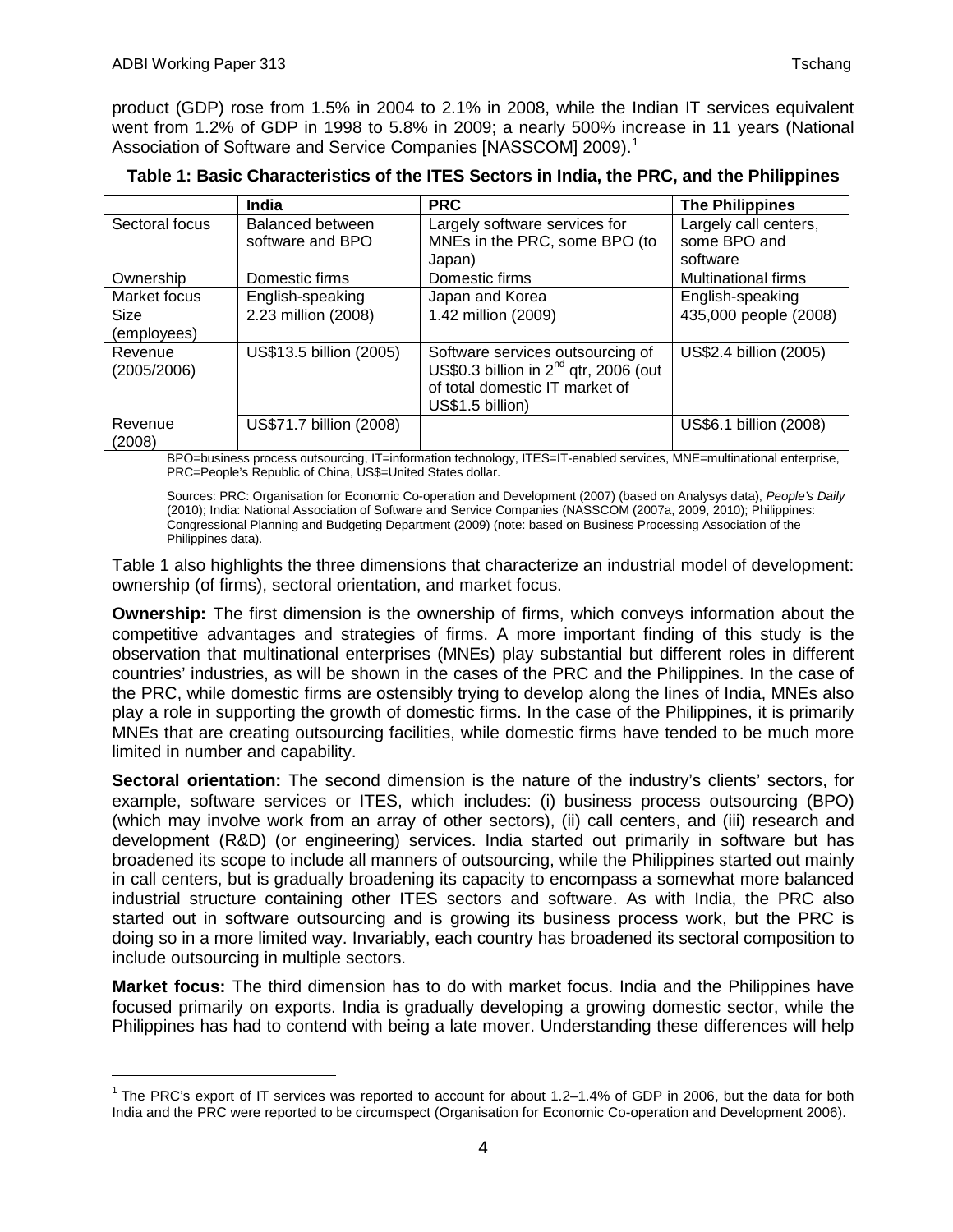us understand how other countries, such as the PRC and the Philippines, can still succeed in these sectors.

### **1.3 Factors Explaining Why and Where Outsourcing Occurs**

<span id="page-6-0"></span>From a developmental policy perspective, as well as from the viewpoint of individual firms, the important issues are which factors dictate the formation of an outsourcing industry, and whether these factors and the "outsourcing model" they comprise vary from country to country. There is already a broad literature on MNE location behavior containing studies on the software industry. The breadth of possible explanatory factors and conditions include factor-based comparative advantage (or "factor advantages"), such as labor at the national and regional levels, as well as other firm-level sources of competitiveness and capability. The actions of government and foreign and domestic firms, as well as the relations between them, have also helped the growth of these industries.

Three main types of factors can be defined that influence the outsourcing industry's pattern of development (including the location of the work and the emergence of domestic firms): (i) factor advantages, (ii) firm capabilities, and (iii) the business environment (including the role of government policy and business opportunities). These, respectively, (roughly) equate to the key elements behind various software industries' development, as suggested by Arora and Gambardella (2006): (i) comparative advantage (or what we term factor advantages), (ii) firm competencies, and (iii) opportunities.

**Factor advantages:** This first type of factor, the advantage of labor supply conditions, has been clearly identified in studies of investment patterns as well as of industrial export competitiveness, including those that relate to software outsourcing investments (Arora et al. 2001; Arora and Gambardella 2006; Dossani and Kenney 2003; McKinsey Global Institute 2003). Together, many of these studies support the common hypothesis that resources, such as labor costs and supply, are critical to the choice of location that the work is to be outsourced to. This rationale for foreign investment could be termed "resource-seeking" behavior in the conventional international business vernacular, resulting in many MNEs entering lower-wage countries like the PRC, countries in South East Asia such as Malaysia, the Philippines and Singapore, and India. The outsourcing done by foreign MNEs' shared services facilities accounts for on the order of about 10% of the Indian industry's total, but is a much larger contributor to the Philippine IT industry's growth.[2](#page-6-1)

**Firms' capabilities:** The second set of factors involves firms' competencies and strategies. Using this as a lens, industrial development can be understood to be the result of how individual firms develop their capabilities. In India, the accounts of how early firms succeeded through the creation of dynamic capabilities are by now a part of the industry's history (Athreye 2005). In fact, most studies on outsourcing tend to define the upgrading process as a simpler form of strategy that relates to how the process and knowledge capabilities of firms are increased. Many firms use the Software Engineering Institute's Capability Maturity Model as a proxy for capability (see for example, Krishnan et al. [2000]).

**Business environment:** This brings us to the third type of factor: the business environment (specifically, the business opportunities presented to firms). It is worth pointing out that India's early start gave its firms an unparalleled "blue sky" (i.e., virgin and unrestricted) opportunity for developing their capabilities, and therefore, India's ITES industry as a whole. While outsourcing opportunities continue to grow, India's advantages are by now, according to some observers,

<span id="page-6-1"></span><sup>&</sup>lt;sup>2</sup> Authors' estimate based on interviews and statistics from India's National Association of Software Services Companies (NASSCOM) (http://www.nasscom.com).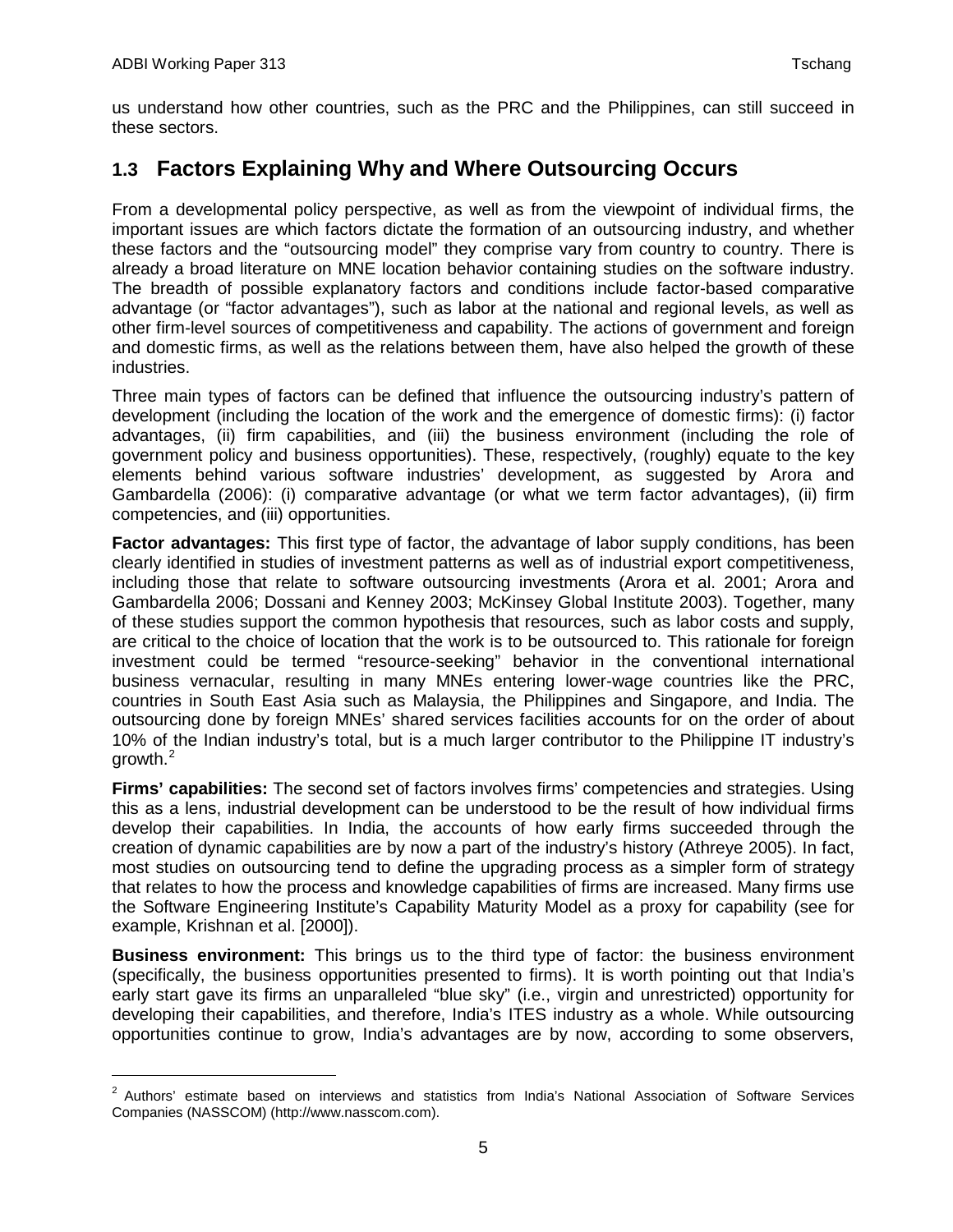"locked in" by virtue of its firms' scale and depth of capability. We will illustrate how more countries are taking advantage of opportunities.

A second aspect of the business environment that may impact outsourcing patterns is the government (though it is more known for fostering new heavy industries and the electronics industry). The literature that has a bearing on this factor is what might be termed the literature on political economy. There has historically been a very rich literature on the East Asian electronics sectors (for example, Amsden [1989] and Hobday [1995]). The government's impact on the pattern of industrialization in software was shown in early studies of India by Heeks (1996), and studies of India and Brazil by Evans (1995). The conventional wisdom, highlighted by studies of the Indian software industry, is that the government had less of a direct role to play. While the role of the government is significant in infrastructure and education, it is not perhaps as integral to firm formation for services outsourcing as it was in the electronics sectors of newly industrialized countries such as Taipei,China and Singapore.

A third aspect of the business environment could be the industry level, in terms of what a lead MNE firm or cluster might provide to other "follower" MNEs looking to enter a particular country. The account of how Texas Instruments opened the door to direct MNE software sector investment in India suggests that this kind of leadership or demonstration effect exists (Patibandla and Peterson 2002). This is further illustrated by what recent firms like General Electric, did for R&D services (Tschang, Amsden, and Sadagopan 2003). This is not always the case where strong domestic firms exist. For instance, more recently, domestic firms did much to promote the BPO sector (Dossani and Kenney 2003). This paper will not focus on clusters or the government, however, as the cases are explored, it will be useful to examine whether these three sets of factors help to frame the factors highlighted in the following sections as being responsible for industrial success.

# **2. OUTSOURCING IN THE PRC AND THE PHILIPPINES, AND A COMPARISON WITH INDIA**

<span id="page-7-0"></span>This section of the paper focuses on the process by which new industries emerge. The question of how countries other than India are succeeding in developing outsourcing industries will be addressed. In the two cases being explored (the PRC and the Philippines), this is done through the involvement of MNEs. By focusing on the firm level, a more complete explanation of how industrialization occurs than is possible by looking only at what happens at the national or industry level can be provided. Individual firms' experiences might actually be highly differentiated from one another, even when they seemingly enter the same sectors, since they may focus on different parts of the value chain within a given sector (Athreye 2006). And yet, there is some manner of convergence among the firms. Furthermore, identifying ownership patterns illustrates how countries may take different paths to development. In the case of countries with sectors disadvantaged by limited resources and size, the composition of their industries tend to be more MNE-led (as has been the case in the Philippines). In the case of India, and to some extent the PRC, the focus has been on domestic firms, though MNEs have played a role separate from domestic firms in India, and have played a formative role as clients for the PRC's domestic firms. Thus, MNEs can shape different countries' outsourcing industries in at least two different ways.<sup>[3](#page-7-1)</sup>

<span id="page-7-1"></span> $3$  While it will be challenging to integrate the diversity of factors outlined above into a single integrated theory, common factors can be highlighted in an effort to create an "eclectic-type" framework not unlike Dunning's (1988) ownership, location, internalization (or better known as OLI) framework for international business strategy.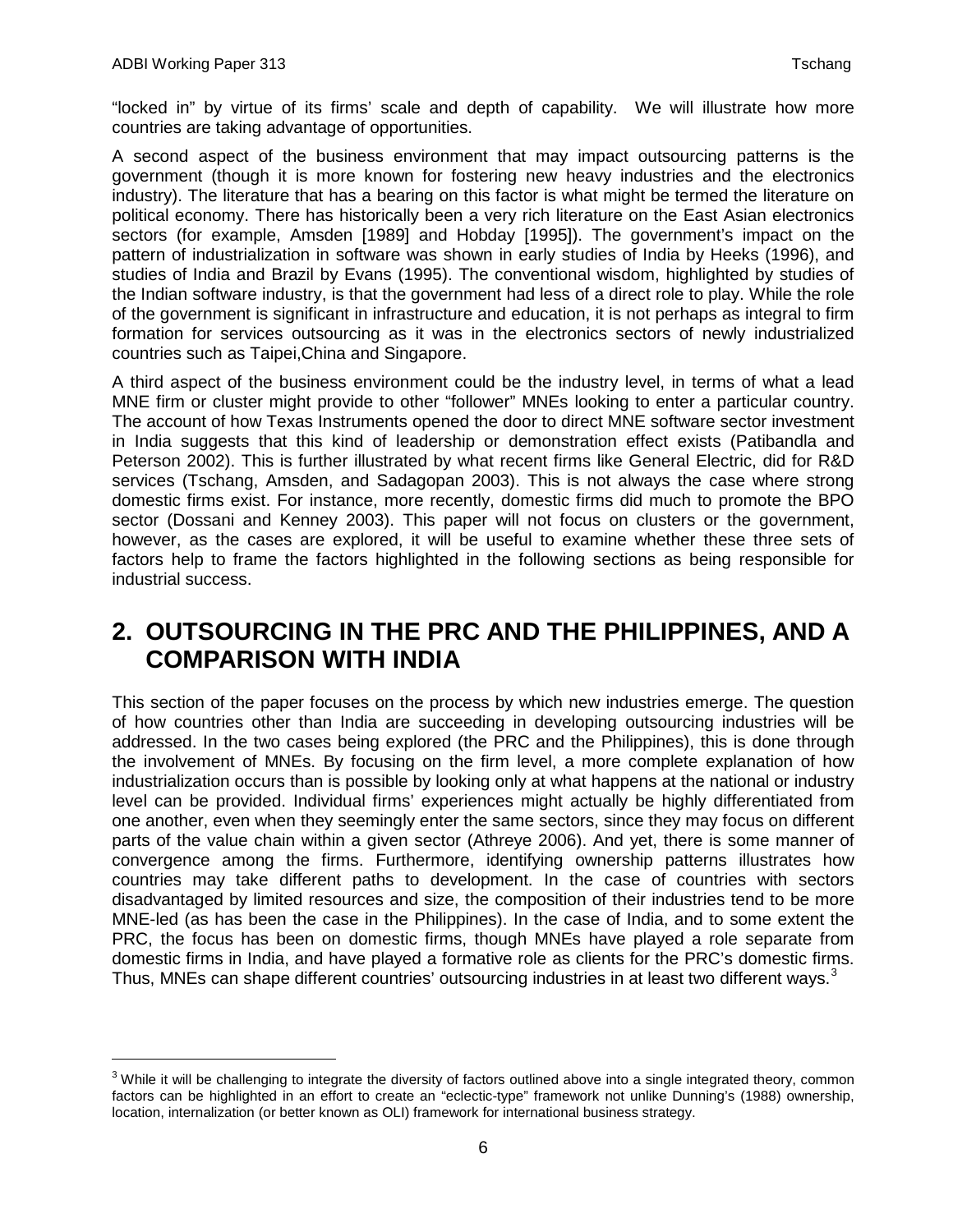## **2.1 Why Examine the PRC and the Philippines?**

<span id="page-8-0"></span>While many countries by now possess at least a few firms that perform software or BPO outsourcing, the PRC and the Philippines are often mentioned as potential contenders to India in this arena, and both countries have the human resources, numbers of firms, and growth rates to potentially contend with India, at least in certain IT industry sectors. What will be examined in this paper is to what degree each country's model of service industry development has varied from that of India's, both in terms of how the industries have developed, and the nature of their ownership and other structures (e.g., the relationships between the different types of firms).

The PRC represents a different aspect of industrial development from India's, shaped largely by its domestic market-focused industry. By virtue of its huge domestic market and skills base, the PRC has the greatest chance of developing a software industry that has the two legs—domestic and foreign—proposed by Schware (1992) as a possible balanced strategy. The PRC's government has a strong technology policy, which includes software industry development. The PRC is known for its software expertise in terms of individual skills and abundance of manpower, and its domestic market for IT "substitutes" for exports as an opportunity. The PRC has designs on exports as well. The Philippines is developing strengths in both BPO and call centers. Most of these centers are MNE-owned, and there is seemingly little government intervention. Even early on, the Philippines ranked sixth out of 25 countries in a study on its attractiveness as an offshoring location (A.T. Kearney, 2004).

The PRC's college workforce is large by almost any measure, with plans for 200,000 software graduates alone each year, according to reports in 2005. A news report noted that the outsourcing industry recruited 690,000 employees in 2009 (*People's Daily* 2010). The Philippines, one of the largest English-speaking countries in the world, had 387,000 university graduates in 2003/4, of which 86,000 were IT, math and engineering-related, and 101,000 were business and commerce related (International Labour Organization 2009). In this broad sense, the PRC is unlike most other countries due to its huge domestic demand and Chinese language orientation, while the Philippines is similar to many other countries besides India in its initially possessing pockets of strength in BPO and call centers.

#### **Patterns of Growth in the PRC and Philippine Outsourcing Industries**

Industry emergence revolves around the factors that drive industry location behavior and growth. In the case of the PRC, the firms studied were largely domestic firms, so the focus was somewhat on the origins of the firms and how they have upgraded themselves technologically through their work with MNEs. In the case of the Philippines, because the MNEs themselves are directly setting up shared services facilities, the focus was on the decision-making processes involved in choosing the facility location (and the factors influencing them).

#### **Approach**

This section of the paper focuses primarily on software services firms in the PRC, and BPO and other ITES firms in the Philippines. Appendix 1 shows a broad outline of the sample of firms from both countries (pseudonyms have been used to mask the actual names of firms). In the rest of this paper, a combination of observations will be reported, based on personal interviews conducted with companies in the PRC, the Philippines, and India, as well as secondary data. Given that the goal is to outline a model that can be compared with that of India, the following section will begin with a summary of the Indian case.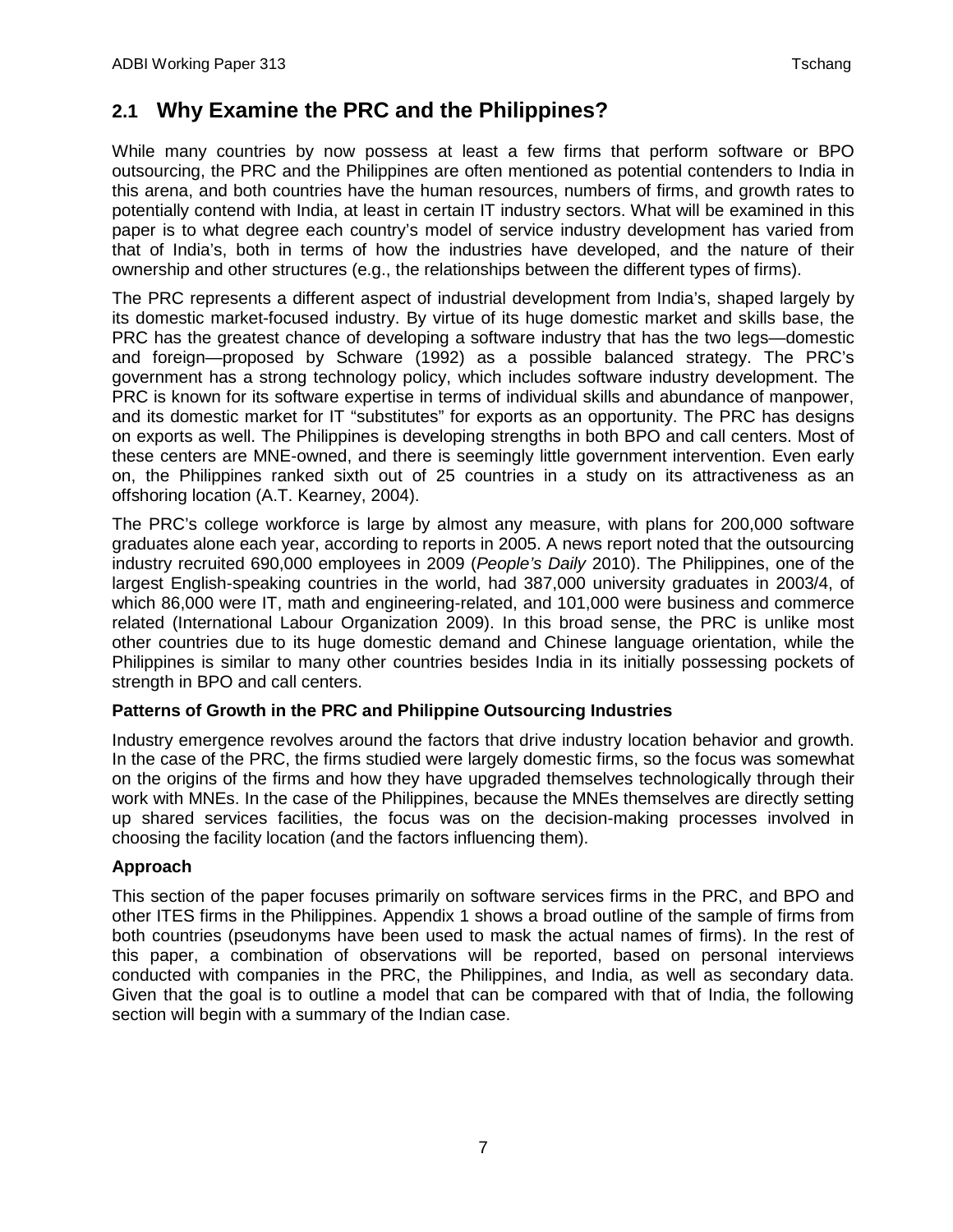## **2.2 India**

<span id="page-9-0"></span>The Indian software industry now commands a large proportion of the world's attention, and many Fortune 500 companies are clients of Indian software firms. India's head start, and in particular its firms' strengths and scale, place it far ahead of most other countries' firms in terms of their ability to perform outsourced tasks on everything from software to BPO (including accounting and financial functions) to call center work. India is by now the undisputed leader in both the software services and ITES sectors (which include call centers and BPO). While the growth of software services took place first, it was the BPO and call center work that broadly cemented India's place in the newly industrializing world. While the R&D services sector has existed since the beginning, it has been slower to take off and has only become significant in recent years.

As the primary beneficiaries of the global software-related outsourcing trend, India's software and ITES sectors have been growing rapidly. In 2005, the growth rate was 32%, which reflects not only a scaling up of capability, but also a deepening of capability and increased value added. Software and services grew by 27% in 2005, reflecting the maturing (i.e., filling out of work opportunities) of the sector, while "ITES-BPO" grew by 49% (reflecting the enormous opportunities in the sector), and the domestic market grew by 25%. Software services exports were US\$12 billion in 2005, ITES-BPO exports were US\$5.2 billion, and the domestic market was worth US\$[4](#page-9-2).8 billion.<sup>4</sup> At the same time, India's software firms and their processes continue to mature. By the mid-2000s, well over 50 firms had attained Capability Maturity Model level five, the highest level of process certification. The total ITES-BPO industry was estimated to have reached US\$71.7 billion in 2008, and was estimated to account for 5.8% of India's GDP. Software and services export revenues accounted for about US\$47 billion of this, and have grown at about 16– 17% over the past year (NASSCOM 2009). As noted in Table 1, direct employment for the industry was nearly 2.23 million employees in 2008.

The growth of outsourcing in India has been said to be the result of the three factors identified by Arora and Gambardella (2006): (i) the availability of a skilled labor force (as is well known by now), (ii) the origin and growth of domestic firms and their capabilities (Athreye 2006), and (iii) the ever growing need for outsourcing, including in relation to the problems that clients encountered with the year 2000 transition in computing dates (known as the "Y2K" problem). In particular, it has been noted that the story of "the software industry (in several emerging markets)... is far more the story of successful firms than of successful regions" (Arora and Gambardella 2006:292). Other factors also play a smaller but not necessarily less important role. For instance, members of the "Indian diaspora" working for potential client firms in the US helped to create reputational effects with those potential clients and helped Indian firms to secure work with those clients (Kapur and McHale 2006).

There continue to be debates about the software and services sectors, for instance, about whether the rise of call centers is as sustainable as the "technical" work that accompanies software, and about social issues with regards to having young people work night shifts in effectively lower-skilled (than their qualifications) jobs. However, based on the limited number of countries that have large English-speaking populations, it appears that a large proportion of the work is in India to stay.

## **2.3 The PRC's Software and Software Outsourcing Industry**

<span id="page-9-1"></span>The PRC's current software industry must be considered as the two separate sets of firms, each with its own history: The first occurred earlier and involved domestic software firms directly

<span id="page-9-2"></span><sup>&</sup>lt;sup>4</sup> This is measured using NASSCOM's definition of ITES-BPO, which is narrower than the one used by the Philippine government, as the former's definition of ITES excludes software services and the latter's definition of ITES includes it.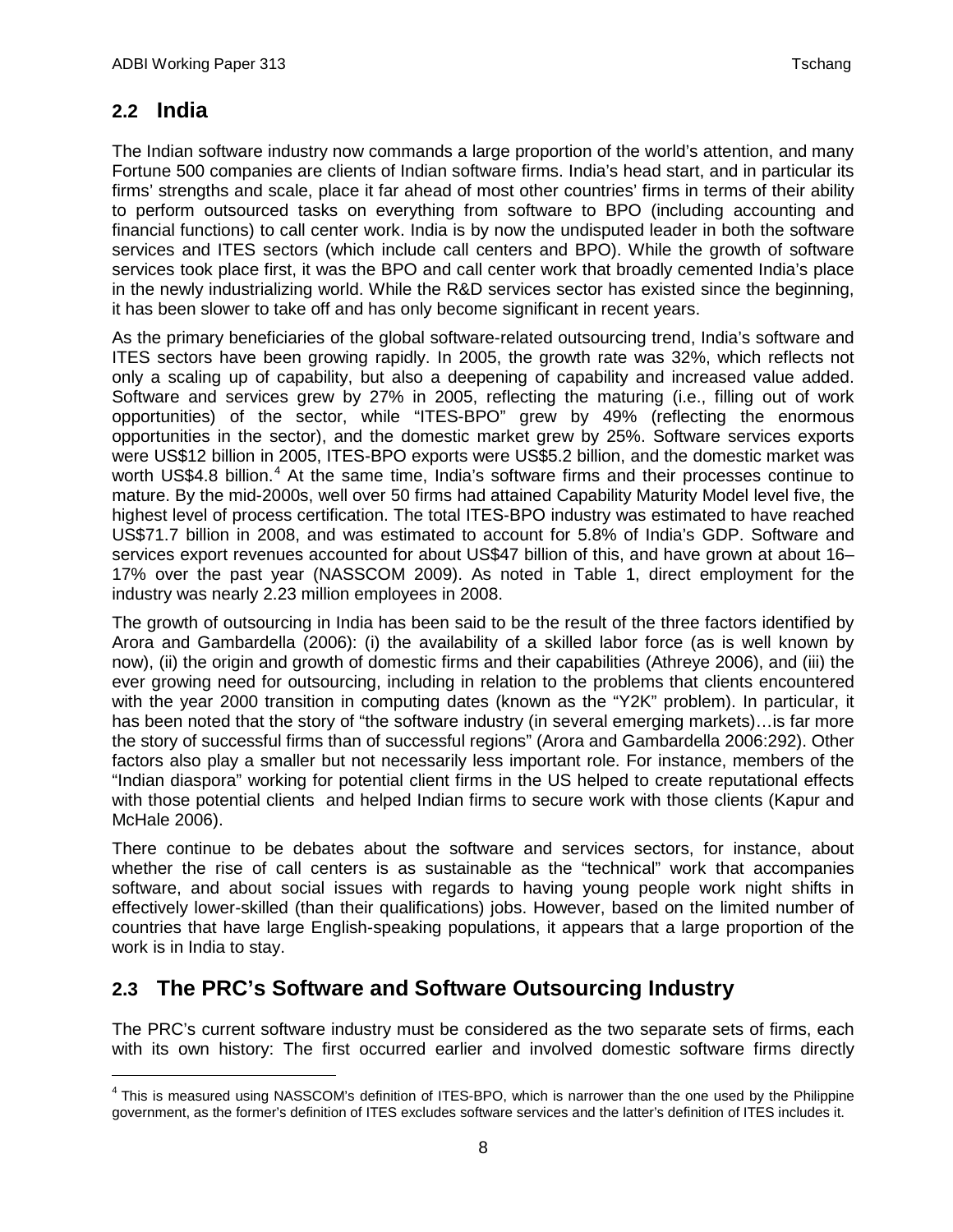servicing foreign MNE clients which were themselves providers of products and systems integration services for the domestic market. The second involved a new breed of outsourcing firms that specialized in outsourcing provisions for the foreign software MNEs that are themselves operating in the PRC's domestic market. As shown in Table 1, the overall PRC software industry is small as compared to Indian software exports. While the statistics on China's software activity vary, one consulting firm's report recently showed the amount of PRC software exporting activity to be relatively small, with software outsourcing exports of US\$600 million reported in 2004. This was forecasted to increase to US\$4.7 billion by 2009, representing a compounded annual growth rate of 51% (Niosi and Tschang 2009). Software exports as a proportion of total exports are also very small in comparison with India. Nevertheless, the differences between the PRC model and that of India's—in particular, the PRC's focus on the domestic economy—make it worthwhile highlighting.

#### **The General Development of the PRC's Software Industry**

The PRC's software industry was, in the early 2000s, considered by the central government to be so critical to industrial development that it, along with semiconductors, was promoted as one of two new lead sectors (Tschang and Xue 2005). Many software firms first attempted to work on either a product model involving some customized services, or on a systems integration model. However, for many companies, both models by now appear to have low margins and prospects for growth. The road for product companies has generally been hard due to a variety of reasons, including a lack of customer IT maturity, fragmented markets, and intense competition on the low end from low-cost domestic imitators and at the high end from well-funded foreign MNEs with advanced technology (Tschang and Xue 2005).<sup>[5,](#page-10-0)[6](#page-10-1)</sup> It was partly because of this that the PRC's firms started to see outsourcing as a solution. According to an official from the Beijing Software Industry Productivity Center (BSIPC), the margins from outsourcing were in the 30% range for the better PRC firms (which mirrors margins from India), as opposed to in the less than 10% range for product and systems integration companies. Thus, the outsourcers have ostensibly avoided trying to make products or to undertake systems integration work.

#### **2.3.1 The Emergence of Software and Services (and Emergence Factors)**

#### **A Japanese Stimulus for the Export Sector**

Outsourcing in the form of exports of software services was already well underway in the PRC by 2001, but in the beginning, firms were mainly focused on the Japanese market (which continues to be a strong market) (Niosi and Tschang 2009). With the rise of PRC government interest in outsourcing in the early 2000s, further efforts were made to improve the capability of the workforce and firms. At that time, Beijing, Dalian, Shanghai, Shenyang, and Xi'an were among a number of cities attempting to outsource to the Japanese and US markets. In 2001, one of the

<span id="page-10-0"></span><sup>&</sup>lt;sup>5</sup> There have been some product companies strong enough to compete with foreign firms in the middle or near the high end of the domestic market, but these companies typically compete only in the domestic market, and some were able to survive because of government contracts. For certain types of software, such as enterprise software, the best PRC firms tend to service only small and medium enterprises, while for other types of software, such as personal computerbased software, the best PRC firms can compete with MNEs to some degree. However, other weaknesses in the firms or market can affect firms' performance (Tschang and Xue 2005). Piracy is one of the problems that afflict product firms. One well known product company that was interviewed in the course of this study (both in 2001 and 2006) noted recently that their well known product was so heavily pirated that it became a money loser, and that it was only the government stepping in to require that their software be used in procurement contracts that helped to save this line of business for them.

<span id="page-10-1"></span> $6$  Another problem, facing the systems integration model, relates to it generally involving lower-skilled work, including installation of hardware and packaged software (made by other companies) and networking. One of the largest systems integrators that was interviewed earlier admitted that their profits were quite low. There have also been recent reports of other systems integrators suffering low margins (Tschang and Xue 2005). According to one interviewee, these companies may also have difficulty in trying to upgrade themselves along the value chain.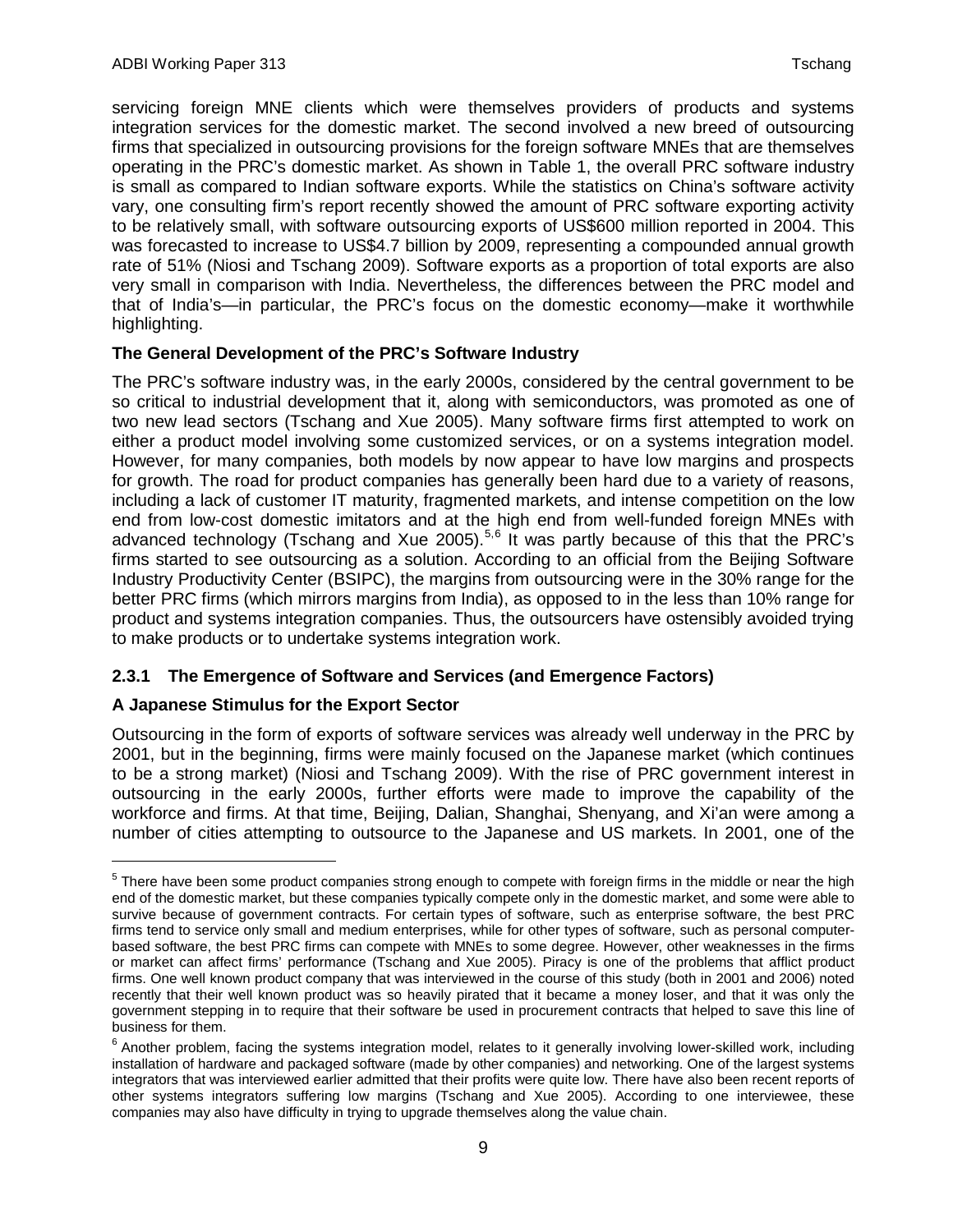regional government's strategies in Xi'an and other cities was to provide Japanese language training, a skill that many Chinese were able to pick up due to compatibilities in the written language scripts.<sup>[7](#page-11-0)</sup> At that time, many firms were seeking to imitate the success of Neusoft, a Shenyang-based firm that had the strongest export performance in 2001 through 2005, achieved almost entirely by servicing the Japanese market. More recently, many software companies have begun focusing on BPO, specifically in the Japanese and Korean markets.

The Japanese market is of special importance for the PRC as an offshoring market. By 2006, the Japanese market accounted for 61% of the PRC's outsourcing revenue, versus the US market's 22% (Niosi and Tschang, 2009).Thus, while the bulk of the cases examined in this paper are concerned with firms that service the US MNEs in the domestic Chinese market, the size of the Japanese market, and its attraction for PRC firms that want to service foreign markets directly, make it worthwhile describing the Japanese offshoring model, at least in brief. At least two large firms (Sinocom and Neusoft) have a very significant presence in the Japanese software outsourcing market. Sinocom was originally a conventional systems integrator (along with many large firms that originally comprised the PRC's software industry), but according to the BSIPC, the company chose to cut all its business in the PRC in order to specialize in outsourcing to Japan. It became the largest outsourcing company in Beijing by 2005, with Japan comprising 90% of its market<sup>[8](#page-11-1)</sup>. However, while companies like Sinocom are considered to be doing offshore work, they do not service the end user directly, but instead contract their work from Japanese systems integrators like Fujitsu or Hitachi who in turn service the Japanese end user client (Hitachi is also a strategic investor in Neusoft).

#### **Western MNEs and "Domestic Market Outsourcing" in the PRC**

Since 2001, and especially in recent years, another outsourcing trend has emerged in the PRC. In order to discuss this trend, it is necessary to understand the role of MNEs, particularly Western package software and software services MNEs, and the PRC's domestic market. This follows from the drive for MNEs to enter the booming PRC market. MNEs have already dominated the software sector in the PRC, including firms such as Microsoft, Oracle, and BEA, and software services and systems integration companies like IBM. According to the interviewee at the BSIPC, many of these foreign MNEs suffer from a locational disadvantage (e.g., in sourcing labor and accessing clients) when trying to service the PRC market, especially as it becomes fragmented when viewed across cities and sectors. Relationships are vital to conducting business in the PRC (Saxenian 2003). The difficulty of entering the PRC's market may be due to differences in standards, administrative rules, and programs that exist across regions and cities.<sup>[9](#page-11-2)</sup> In this environment, MNEs need to localize products and content. On the other hand, many PRC product and systems integration companies do not have the capability to offer higher-end services like systems consulting and design, but do have lower-level capabilities. Thus, a convenient marriage was created between MNEs and selected domestic firms that the former could outsource some of their basic work to.

<span id="page-11-0"></span> $7$  The PRC's government has been quite strategic in its support of software enterprises (Tschang and Xue 2005), but much of this followed an R&D investments approach. With the growing success of exports, the government has also focused its efforts on promoting outsourcing. Along with its historical investments in research and education through its universities and the Chinese Academy of Sciences research institutes (both of which are sources of spin-off companies), in 2001, the PRC's national government announced plans to designate 35 universities as centers for software engineering programs. This would provide as many as 17,500 more graduates to the labor force each year. <sup>8</sup> Author's interview with BSIPC, 2005.

<span id="page-11-2"></span><span id="page-11-1"></span><sup>&</sup>lt;sup>9</sup> There are also at least three markets: corporate, government, and private. However, the governmental market is strongly bound by policy and regulations, and many software and systems contracts in the past supported domestic firms. Furthermore, some PRC corporate customers have, at least in the past, been difficult to sell services to. According to one software firm that was interviewed in 2001, many customers did not have strong IT capabilities, and could not see the value in IT, let alone understand how to integrate IT into their business functions.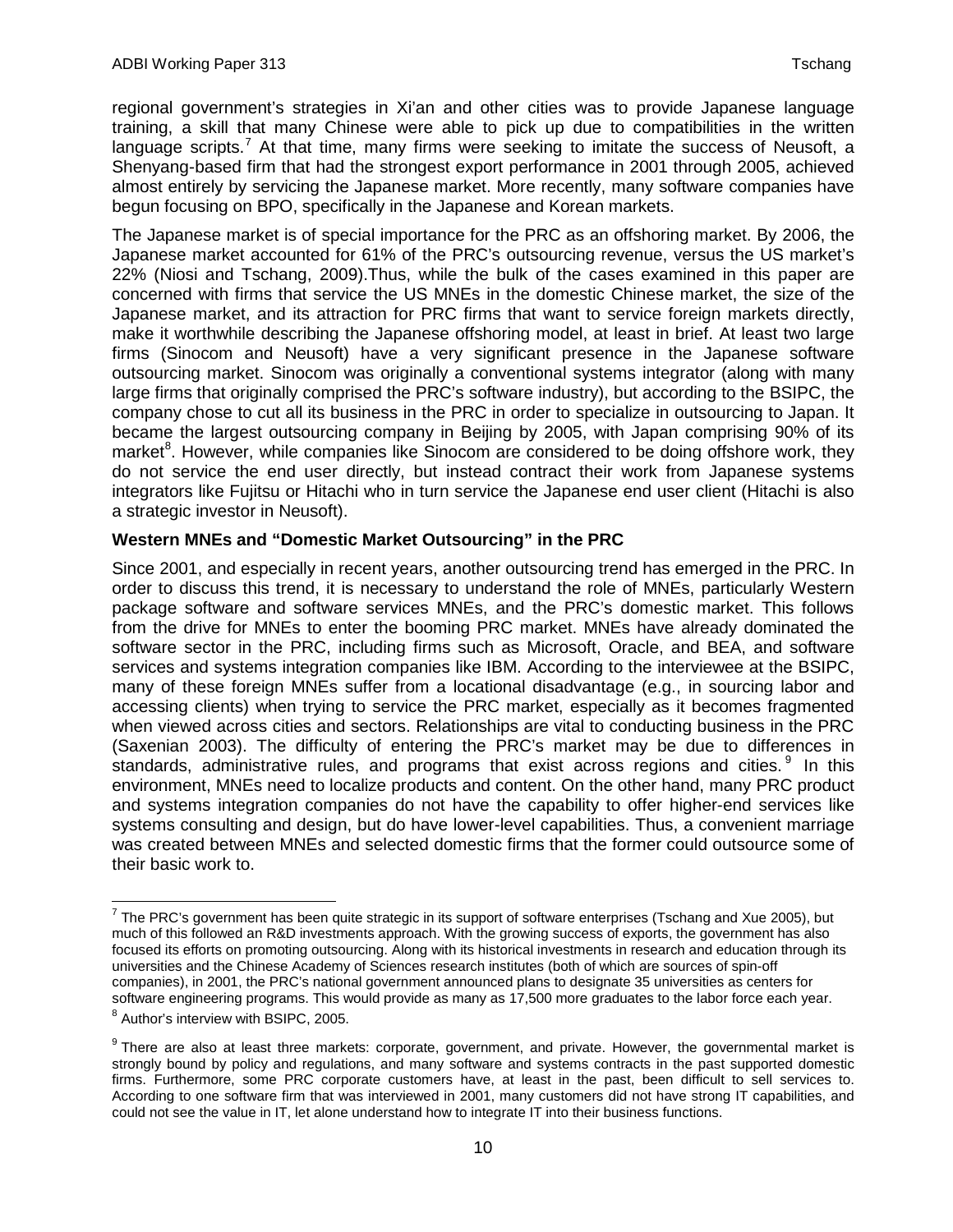#### **Emergence of the New PRC Outsourcing Firms**

In order to compare the PRC case with that of the Philippines, the factors that caused the emergence of the PRC software sourcing industry will first be examined. The origins of the (recently rapidly growing) domestic firms that service MNEs in the domestic economy are largely private, and none appear to have been government owned or to have involved government investments.<sup>[10](#page-12-0)</sup> As noted earlier, a key aspect of the recent PRC outsourcing pattern has been the way in which firms are connecting closely with foreign MNEs operating in the PRC. Most, if not all, of these PRC firms also aspire to get involved in the offshore services market to varying degrees.

Like many PRC outsourcing companies, the new breed of private software services firms, such as Beyondsoft, Worksoft, and ISoftStone in Beijing, started by doing localization and testing work for larger MNEs like Microsoft who were trying to enter the PRC. These three PRC companies are now among the largest firms serving the US MNEs in the PRC.

One central feature in this model is the knowledge that the Chinese firms gain from working with MNE clients. This is similar to the experience of Indian firms earlier in their development, and indeed of any outsourcer, be it in hardware or software. Such learning eventually helps the firms to advance up the value chain. Firms also note that MNEs can help them to build their management and technical capabilities, provide training, and transfer knowledge. Indian firms with a presence in the PRC, like Tata Consultancy Services and the educational provider NIIT, also bring management and educational approaches and know-how to the PRC, especially in the form of software process management skills and capabilities.

#### **2.3.2 Factors Influencing Scaling Up and Upgrading**

The rapidly growing PRC firms have had to engage in simultaneously upgrading their capability (to increase their value-added proposition) and scaling up by way of expanding their workforces and business coverage. This has occurred by various means. One strategy has been to use acquisitions to increase their capability and value proposition to clients—a strategy that is common to firms in both India and the PRC (Niosi and Tschang 2009), as well as to those in other countries. The factors that appear to impinge upon this upgrading can be loosely classified into three types: (i) internal organization factors, such as management and organization; (ii) soft skill factors; and (iii) geographic skill management factors.

It is worth noting that the emphasis on organizational capability varies somewhat from that seen in the conventional development pattern of East Asian manufacturing. In the latter, the upgrading is primarily technological, whereas in the case of software and other services, it involves technical as well as organizational capability. Not only do software firms have to develop internal training systems to help transfer knowledge from experienced people to new employees, they also have to develop systems to capture knowledge (i.e., knowledge management systems), as well as systems for collaboration and handling globally distributed work. In contrast to this, smaller and even medium-sized companies face another problem in that they do not have the scale to compete for larger clients, and as a result, cannot grow.

Soft skills and cultural issues appear to be a factor of concern for a number of firms, especially when dealing with Western clients. Chinese language skills might not be suited to BPO in other languages, and even in software, where technical languages may be shared, there are cultural issues that come into play when attempting to integrate the work cultures of PRC and American firms. It is notable that even Microsoft encountered problems with its PRC operation when it tried

<span id="page-12-0"></span> $10$  In contrast, Tschang and Xue (2005) estimated that as many as a third of the largest systems integrators, and some number of other firms with stronger capabilities (e.g., firms engaged in product development), appear to have government roots.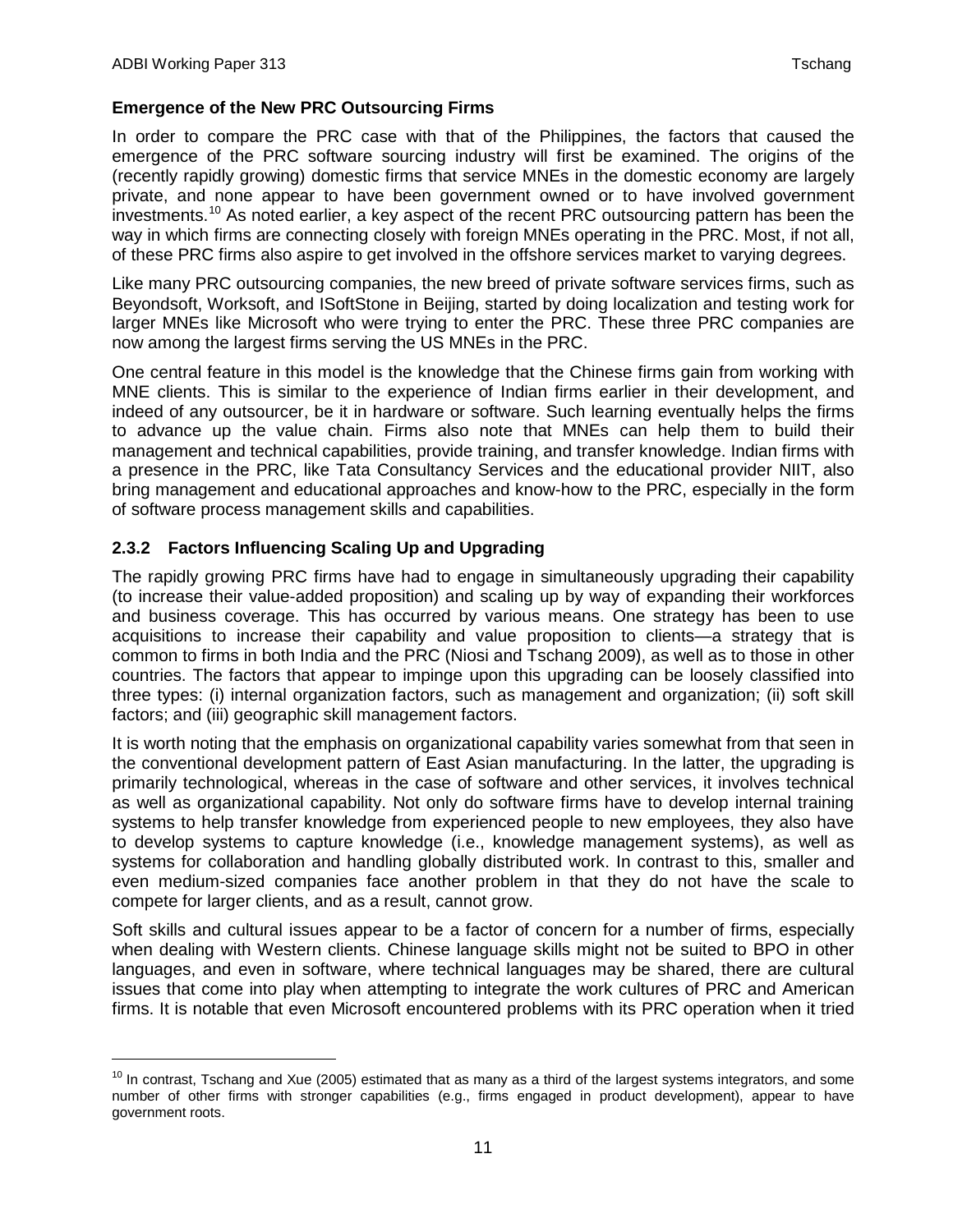to merge its US culture with the local culture, and the company had to make multiple attempts before they managed to work through the differences in culture.

The third factor involves growing by managing the growth of facilities located in multiple labor markets—in this case, across cities. Many Beijing firms have built secondary outsourcing facilities outside of Beijing to tap into the local labor markets, which often have lower labor rates and turnover.

#### **Government Policy**

With the exception of educational programs and incentive schemes to influence where firms choose to locate, government policy has not been a major factor at the firm level, either in terms of strategy or the ability of firms to upgrade and/or increase their value added. The firms may have benefited from local government policies to improve software talent and language capability (e.g., Japanese), but the better firms did not gain from the central government's policies of targeting selected firms for benefits.

### **2.4 The Philippine IT Services Industry**

#### **The Philippine Outsourcing Industry: The Role of the Government**

<span id="page-13-0"></span>The Philippine government, specifically the Board of Investments (which plays a key role in foreign investments), has focused on promoting five ITES sectors: BPO (including engineering design), software, call centers, animation, and medical transcription. By the mid-2000s, there were already a number of hallmark foreign MNEs in each of the sectors, including Accenture for software services; Sykes, Convergys, and PeopleSupport for call centers; and Texaco and American International Group (AIG), which had shared services facilities for their internal BPO work. By 2008, the ITES sectors had an estimated output of US\$6.2 billion and employed 430,000 people (Congressional Planning and Budget Department 2009). Most of the ITES sectors have registered healthy, if not rapid, growth rates, with BPO as a whole growing 227% between 2004 and 2007. Call centers have been growing especially rapidly, with employment at many call centers (including foreign MNEs like Sykes, Convergys, and PeopleSupport) growing by rates of 100% or more between the early and mid-2000s.<sup>[11](#page-13-1)</sup> The MNE impact is seen across all ITES sectors, but it is in call centers, and to an increasing extent, the BPO sector, that it is most keenly felt. The BPO sectors will be examined later in this study.

To give an idea of the Philippine "presence" in the ITES sectors, a list of 35 providers worldwide (these being ones that the Gartner Group had fielded the most enquiries on from 10,000 of their clients) was examined. Ten of the 13 call centers on the list had operations in the Philippines, while three of the 14 BPO providers (some of which had integrated IT and BPO operations) had operations in the country. The smaller number of BPO providers operating in the Philippines might have something to do with a large number of them being Indian IT firms, which tend to be Indiafacing in their growth paths. This also suggests that the type of work that the Philippines is known for is mainly related to call centers, and possibly, that BPO providers' operations (besides the Indian IT firms' operations) are more spread out worldwide (*Bloomberg Businessweek* 2006).

<span id="page-13-1"></span><sup>&</sup>lt;sup>11</sup> Call centers are often set up and operated by international MNEs that specialize in the industry, and that have codified procedures for training and operations. The firms tend to focus more on the language skills and customerfacing skills of their employees, although some degree of domain knowledge is often involved (especially for technical support). As one interviewee pointed out, the view of Filipino skill advantages tends to be that of language and customer-facing mannerisms, versus Indian software process skills. However, the Filipinos do not have a complete advantage in language over India since the Philippines is also suffering a shortage of language skill qualified people, and since Indian call center operators can be trained for American accents (in order to service American clients).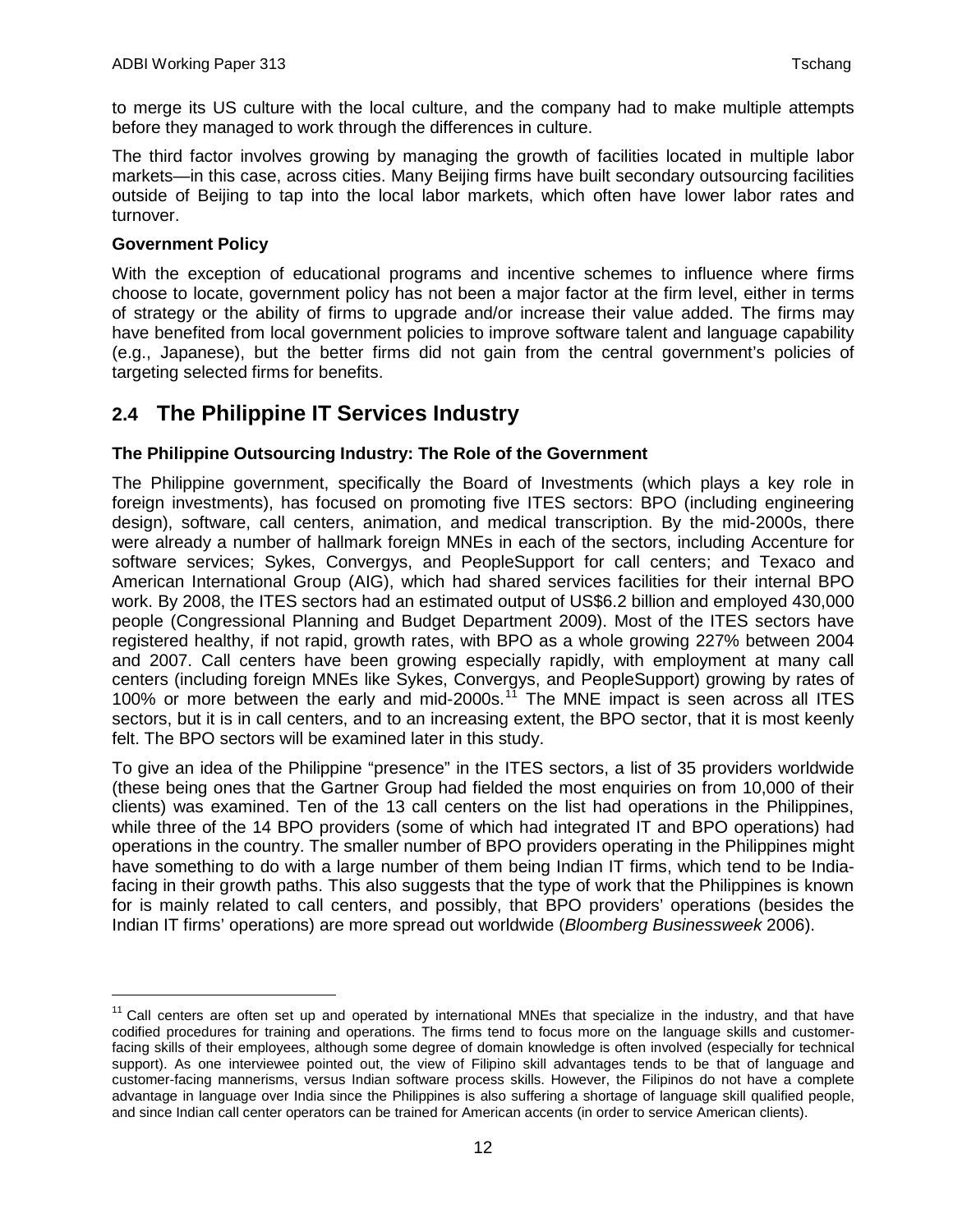Of the five ITES sectors in the Philippines, most of the significant firms are the foreign MNEs. This is particularly true in the BPO, software, and animation outsourcing sectors (with the exception of some local firms that have established call centers and BPO providers, such as Ayala, SPI, the Philippines Long Distance Telephone Company [that acquired SPI], and SVI (Software Ventures International) Connect). A foreign MNE's typical mode of operation is to operate a "shared services" facility that centralizes its (typically) back-office work in lower cost countries. For instance, Maersk, the Danish shipping firm, has located some of its shared services operations in Manila, in addition to other shared services operations in Costa Rica, Mumbai, and Guangzhou.

#### **2.4.1 Emergence of the BPO Sector: Factors that Influence the Location Behavior of MNEs**

MNEs have moved BPO-related services to the Philippines that span a variety of corporate functions, including accounting and finance (as well as IT), some of which were unique to the industry the firm was in, but which also involved the specific general corporate functions of finance and accounting. The Philippines had been observed to have a fairly broad educational system catering to not only the vocational fields, but also to areas such as the liberal arts and business. This educational spectrum does not appear to have been a disadvantage for meeting the ITES needs of MNEs and outsourcing providers.

Whereas the PRC's software services industry has largely been focused on its own domestic market, the Philippines has had to compete with various countries—not the least of which being India—to host MNEs seeking a location for shared services BPO facilities. The factors contributing to an MNE's decision have been classified as follows:

**Cost and skill factors:** A variety of factors appear to influence outsourcing decisions, but while the initial decision to outsource is often made for cost reasons, the actual decision to locate in the Philippines is affected by a range of location-based factors, typically including costs, language capability, availability of skills, and infrastructure. Very often, and especially recently, firms conduct an internal feasibility study. The way in which the factors are related (e.g., by ranking) and the manner in which they are considered to interact vary from firm to firm, but they tend to revolve around a desire to concentrate back-office services in a small number of cheaper locations. For example, Procter and Gamble's human resources group in Manila is one of three shared service centers worldwide (the other two being in Costa Rica and Newcastle, UK).<sup>[12](#page-14-0)</sup>

One large part of the Philippines' attractiveness to MNEs is the country's past investments in higher education and the resulting surplus pool of labor. This is particularly true in the case of business higher education, which is attractive to BPO firms. However, firms can hire human resources from a variety of other fields as well, including IT and the arts, and retrain them for lower-level work. Having said this, the government's ability to continue this type of investment has been severely limited by its low resources as well as the generally insufficient manpower in the government agencies overseeing the industry.

**The Importance of History:** Looking at the early MNEs that located in the Philippines, one common factor that emerges is that an early familiarity with the country helped to make the decision. An example is the case of an MNE with one of the first shared services facilities in the Philippines. The facility manager compared the Philippines with several other Asian countries on a variety of factors, and in the end, a combination of English-speaking skills and trained university graduates in the business disciplines mattered the most. However, the MNE itself had a long tenure in the Philippines, which helped make the country familiar and accessible to the MNE. In

<span id="page-14-0"></span> $12$  However, in 2004, Procter and Gamble took the even more extreme step of selling off these units. The Philippine unit containing much of the staff that provided employee services support (i.e., human resources services) was sold to IBM (with the other units being sold to other firms).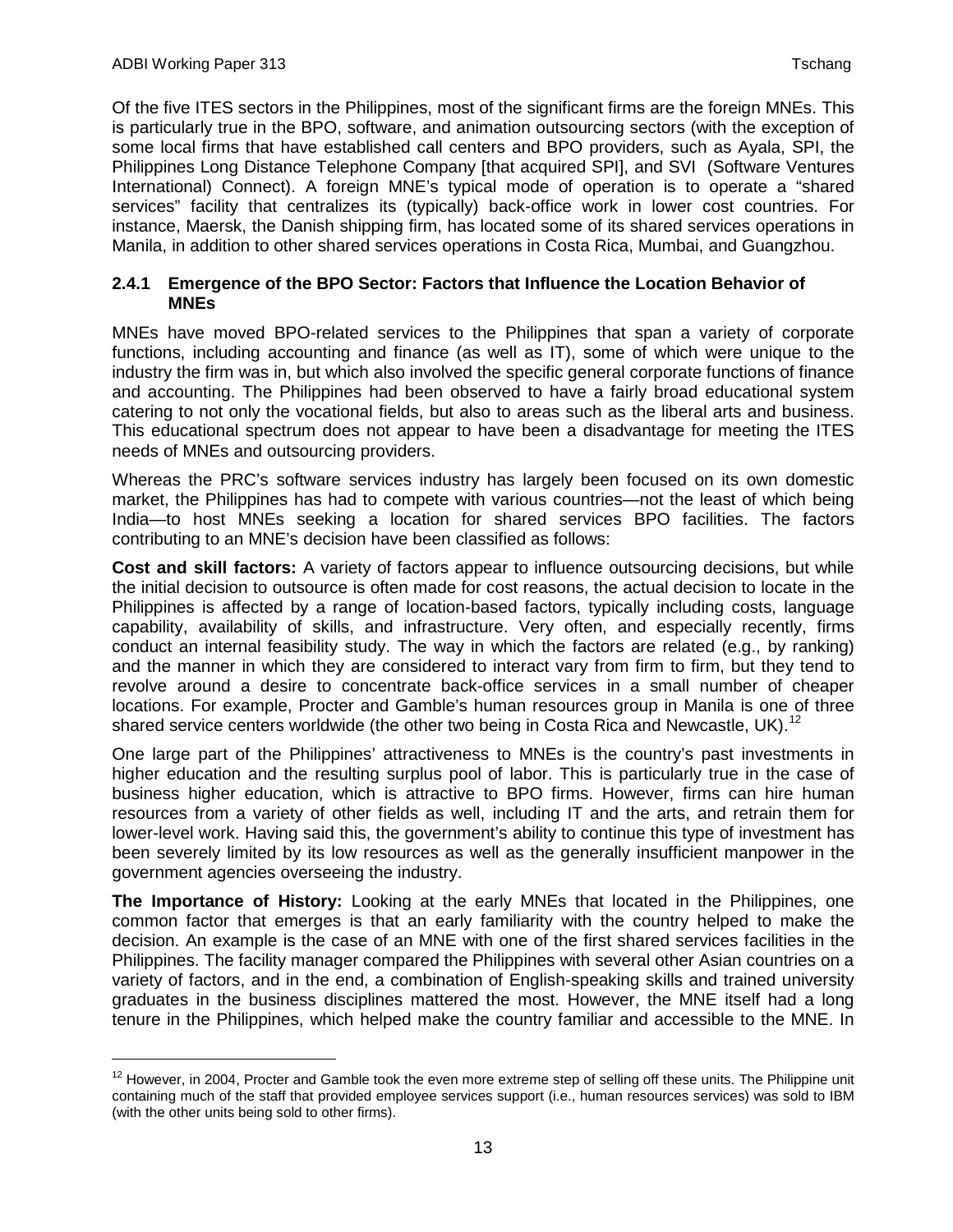contrast, a highly competitive country was ruled out because the MNE had had a bad experience with the government's previous policies.

**Soft Skills:** Another important factor in which the Philippines is typically considered to have a strong advantage in is that of the softer skills, that is, the cultural orientation of the human resources. MNE chiefs have pointed out that national culture and the "service mentality" (as reflected in how employees deal with clients) is a positive aspect of the country. Another beneficial aspect of the Philippines is that its cultural orientation is similar to that of the US. In fact, one software outsourcing head noted that even in software, some clients would like to see customer orientation addressed first, and only later would focus on other metrics. A number of Filipino call center heads noted that they need their employees to provide more customer-friendly service, and that the "Western" attitude that Filipinos possess can be an advantage in attracting work. Finally, commonalities in language can help attract MNEs doing BPO and call center work.

It is important to note that the success of the Philippines in these dimensions was due as much to other candidate locations being less competitive on one or more factors (e.g., costs, hospitality or service culture, and infrastructure) as it was to the Philippines succeeding on these same factors. Furthermore, extenuating circumstances relating to a particular factor, or an unquantifiable factor like country risk, usually determines the location selection outcome.

**Hedging Risk:** Finally, officials from other MNEs interviewed in this study and elsewhere have noted that part of their strategy is to hedge their political and country risks by locating facilities in both India and the Philippines.

#### **Comparing Factors Dictating Industrial Emergence in the Philippines with those in the PRC**

What is interesting is the comparison of this set of factors to the ones seen in the PRC case. In the case of the PRC, the industry emerged through MNEs already active in the PRC's market (or ones looking to enter) that were interested in working with local providers for their own needs. In the case of the Philippines, the MNE is the central decision maker in choosing a location from among several or more options, and as such, is much more concerned with a variety of country level factors, including the MNE's past experience with the country and/or potential location, and the pool of skills. The usual issues of knowledge transfer and even acquisition (which are more of an issue if the services provider is a local firm, as is the case in the PRC) are less central. This is because MNEs already possess the knowledge and ability to transfer work and organizational capability worldwide—something that they do on a regular basis as part of their business.

#### **2.4.2 Domestic Firms in the BPO and Software Sectors**

It is worth pointing out the experience of domestic providers in the Philippines for the contrast that it provides to that of the MNE providers. An examination of the Philippine software sector and its relative weakness illustrates a contrast with India's. A combination of a lack of skills, of strong firms, and of India's head start makes it difficult for latecomer firms to succeed. There are a number of software firms in the Philippines (even hundreds by one estimate), but most are small, and only a handful are of reasonable size (i.e., above a hundred employees). The absence of large, capable IT firms in the Philippines may be due to a variety of factors, not the least of which is a problem of financing. According to interviews with the president of one larger software services provider, the ability of the firm to grow has been limited by a lack of financing and its lack of competitiveness against already strong competition (i.e., Indian firms).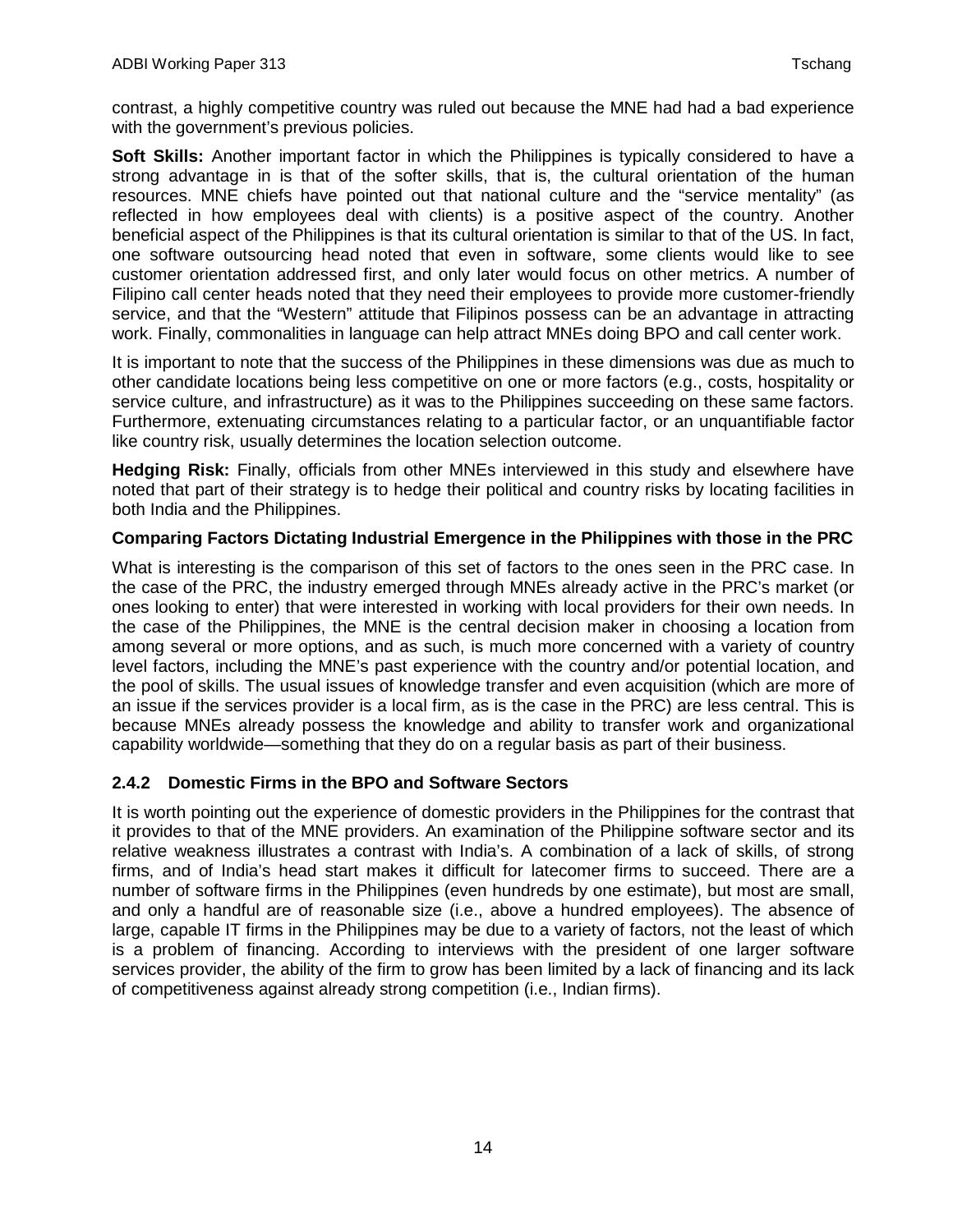## **2.5 Comparing the Three Cases**

#### **General Discussion**

<span id="page-16-0"></span>As can be seen from Table 2 below, the two cases illustrate two very different paths of growth, and in the case of the PRC, from India's path.

| <b>Dimension</b>  | The PRC                                     | <b>Philippines</b>                                 |
|-------------------|---------------------------------------------|----------------------------------------------------|
| Focus of          | Domestic firms engaged in software          | MNE call centers and MNE BPO shared services       |
| industry          | outsourcing.                                | facilities, some local firms' call centers and BPO |
|                   |                                             | providers.                                         |
| Market focus      | Initially focused on servicing US MNEs in   | Focus on global shared services (some regional     |
|                   | the PRC's domestic market (and              | markets like N. America or Australia, some         |
|                   | Japanese clients).                          | global).                                           |
| Origins of        | Domestic firms started independently and    | MNEs' initial decision to outsource for cost       |
| industry          | were needed by MNEs to service the          | reasons. MNEs' location decisions are complex      |
|                   | domestic market.                            | and not straightforward, e.g., some MNEs had       |
|                   |                                             | prior history with the country, which aided        |
|                   |                                             | decision making.                                   |
| Firm-level or     | Domestic firms essentially learn from       | MNEs appear to follow one another once a           |
| industrial growth | MNEs as they grow, and service              | model is "tested."                                 |
|                   | increasing MNE needs. They aspire to        |                                                    |
|                   | leverage this learning in order to do work  |                                                    |
|                   | for clients in the MNE's foreign markets.   |                                                    |
| What growth       | Scaling by creating facilities in other PRC | Widening the scope of work (i.e., adding to the    |
| entails           | cities to absorb labor, and deepening the   | business functions encompassed, e.g.,              |
|                   | type of work, scale, and scope (increased   | accounting, finance).                              |
|                   | verticals).                                 |                                                    |
| Role of the       | Government policy did not correctly         | Traditionally weak government may have helped      |
| government        | identify the new outsourcing firms so as to | at the margin.                                     |
|                   | support them.                               |                                                    |
| Differences with  | The outsourcing and/or upgrading path       | Some MNEs seek to use the Philippines as a         |
| India             | started with the domestic or Japanese       | "second source," while others "prefer" it to India |
|                   | markets.                                    | for various reasons.                               |

**Table 2: Summary Comparison of the Two Cases**

BPO=business process outsourcing, MNE=multinational enterprise, PRC=People's Republic of China, US=United States.

The PRC experience illustrates how domestic firms can leverage the needs of US MNEs to service their own (PRC) market, or, in the case of firms focusing on the Japanese market, to pursue another market that appears more open to firms from countries that share common linguistic characteristics. The key issue is learning, as firms appear bent on upgrading themselves technologically, and on increasing their scale and complexity of work through their interactions with clients. There also appear to be significant variations in the individual PRC firms' strategies. Each firm appeared to be developing a specific niche based on the resources available to it and its unique collaborative strategy. This suggests that specialization may provide a greater advantage over time.

The Philippine case illustrates an MNE-led model that is different from the PRC's approach, but is similar to the model of MNEs that have located in India. In particular, it appears that the kind of work and shared services facilities that MNEs are locating in the Philippines is not that different from the BPO done in India. However, the decision to locate in the Philippines is quite a complex one and is not always straightforward, involving not only locational factors, like labor and infrastructure, but also past "history." Once the decision to locate in a particular country is made, the ability to follow through appears not to be a problem for MNEs as they appear very capable of transferring entire areas of work across borders, even from dispersed locations to a new, central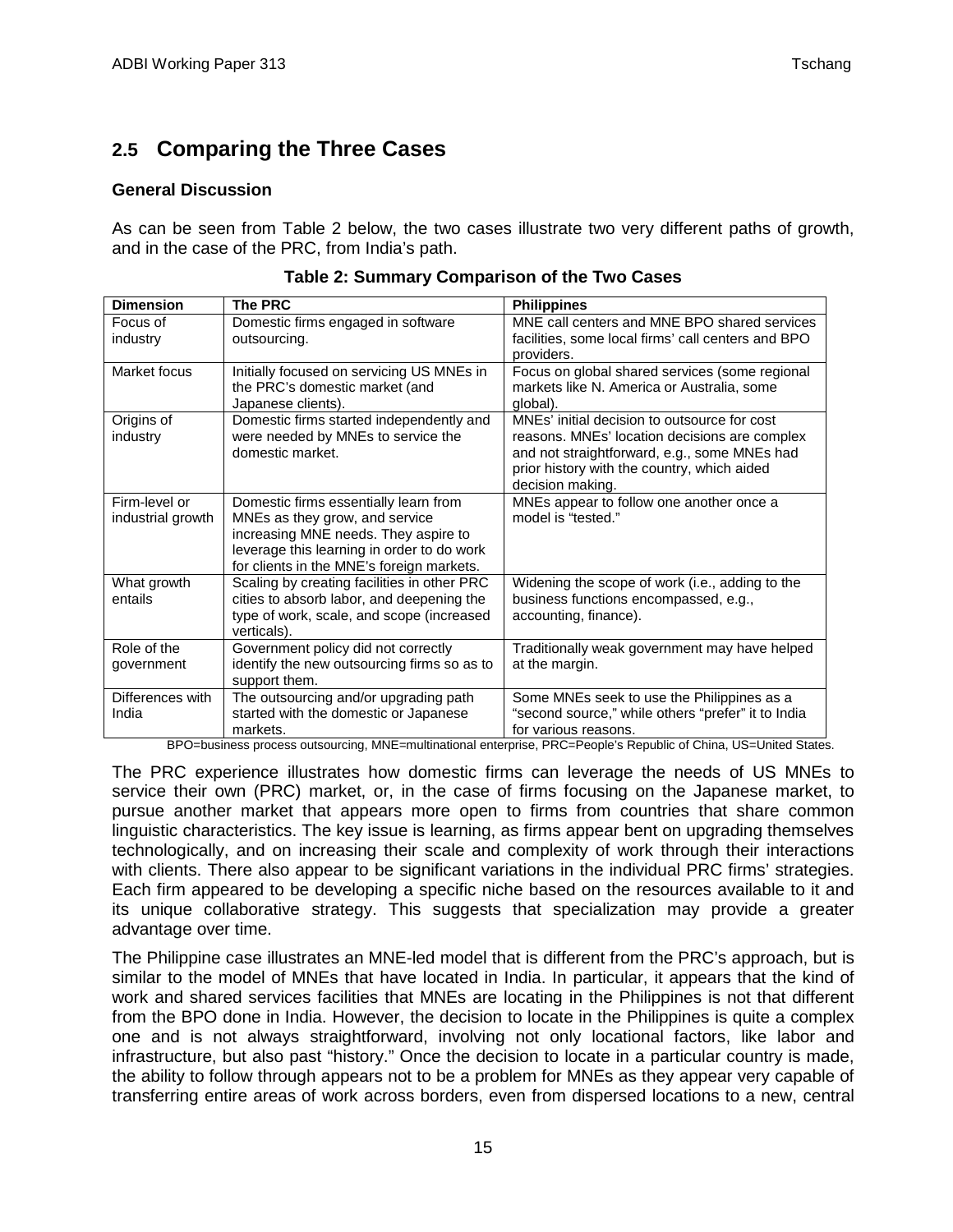facility. The ability of a BPO facility to grow is limited only by the scale of the resources available within the country. While the facilities themselves tend to grow independently of one another, the arrival of even a single firm appears to provide a signaling effect to other competitors. The fact that the Philippines is already becoming known as a site for secondary outsourcing, or even primary outsourcing in the case of certain "verticals," is promising for the country.

In the final analysis, it appears that there are multiple types of models, or at least circumstances, that can be considered in the development of an outsourcing industry. In both cases examined in this study, the two models leveraged the needs and objectives of the foreign MNE, so the development of the outsourcing industry does follow some previous models of industrialization. While this study still reinforces the notion that locational or factor advantages are a necessary condition for outsourcing, these are not sufficient in and of themselves for explaining location decisions. Complex decision making, involving specific extenuating circumstances (in the case of the Philippines) and specific firm strategies (in the case of the PRC), were also critical for the success or growth of outsourcing industries. Both cases provide some hope that outsourcing may be a trend that can benefit other latecomer countries.

Finally, another aspect that can be addressed is the role of policy. The role of policy appears more basic, being restricted to education and infrastructure, rather than affecting industrial stimulation (unlike what has been said to have occurred during certain countries' experiences in the "East Asian Miracle" period of growth. In the software and BPO industries, the governments appear weaker, either in terms of initial (i.e., resource holding) conditions (in the case of the Philippines), or in terms of ability to improve the industry (in the case of the PRC). Strong private sector forces and MNE involvement appear to be the common factors in the emerging models of outsourcing industry development.

From most industry participants' perspectives, it appears that PRC software firms will continue to lag behind Indian ones on scale, processes, and experience for some time to come<sup>[13](#page-17-1)</sup>. Philippine software firms have been doing no better, suggesting that the only way for them to "catch up" to India in the near term is through call centers, BPO, and the other ITES sectors. Some of this will entail less sophisticated work, and may require the involvement of MNEs. In both the Philippines and the PRC, it appears that the knowledge that MNEs possess was an important factor in the BPO sectors' success, suggesting that collaboration with MNEs, however managed, at the national or firm level, is an important factor for success.

# **3. THE GROWTH AND EQUITY IMPLICATIONS OF IT SERVICES OUTSOURCING**

<span id="page-17-0"></span>This section will address the economic implications of the services outsourcing industry. The focus will be on India, with some collaborating evidence from the Philippines. This is in part because data collection and studies have been more widely done in India, including some by India's NASSCOM. (It should be noted that NASSCOM has a strong advocacy role, so it may have a dual purpose in providing these studies.) India's industry also has a relatively longer history, allowing the various economic implications to be better discerned. In effect, despite the presence of a manufacturing sector, India's model has been termed a services-led industrialization path (Singh 2006). Nevertheless, the trends can be expected to be similar across countries with a significant outsourcing presence.

<span id="page-17-1"></span><sup>&</sup>lt;sup>13</sup> Author's own interviews (2005)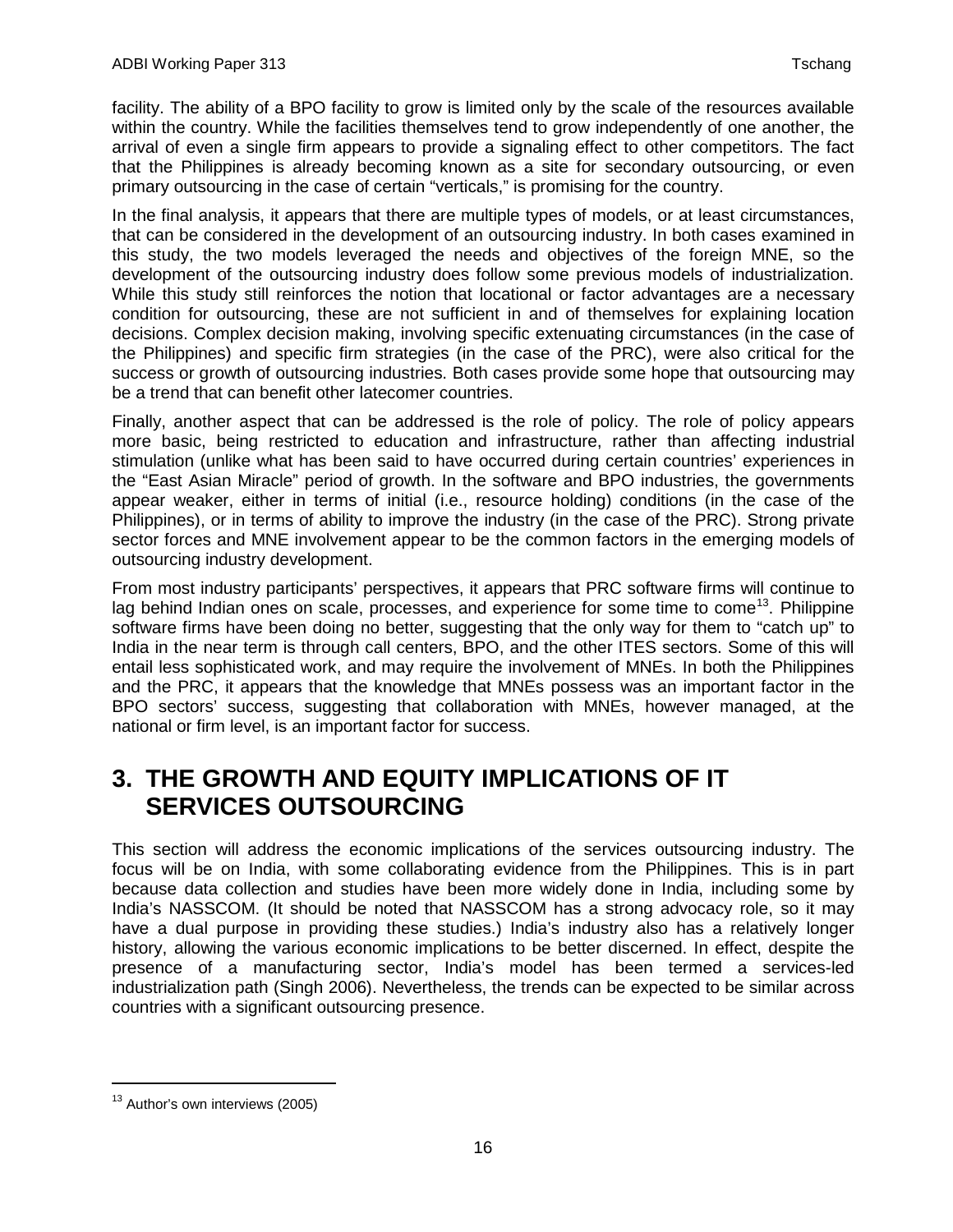### **3.1 The IT Services Industry, Economic Growth, and Linkages within the Economy**

<span id="page-18-0"></span>In the 1990s, the Indian IT services industry was already registering a major impact on the economy, contributing to an average growth of services exports of 15% per year as compared with 9% per year in the 1980s (Gordon and Gupta 2004). NASSCOM points out that the sector's share of GDP rose from 1.2% in 1998 to about 6.1% in 2010, and that the share of total exports rose from less than 4% in 1998 to almost 26% in 2010 (NASSCOM 2010). Given the sheer size of its recent year revenues, the economic implications of the IT services industry in India are profound. Even so, at least in the past, and even now in certain quarters, the Indian IT services industry has been criticized for being an "island" onto itself, both in terms of job creation (localized to the sector) and in its (perceived lack of) linkages to the rest of the economy. The industry created 280,000 jobs in 2000 (NASSCOM 2008), and this was expected to increase to 2.23 million in 2008, but this is still considered small in comparison with India's total population (NASSCOM 2009). While the PRC's total employment in outsourcing was reported to be 1.42 million in 2009, the data may be misleading, as it possibly includes both the outsourcing of "local" work and the offshoring work done by both MNEs and domestic providers. At the same time, this is spread across 8,060 enterprises (People's Daily 2010). This gives a very small average firm size of about 176 employees per firm. Other data on firms' market shares show the same pattern, with the firms accounting for the largest shares of the export market—Neusoft (3.1%), HSoft (2.8%), and Sinocom (2.6%)—also being on the small side (Organisation for Economic Cooperation and Development 2006).

One study of India's services sectors suggests that, as a whole, they have a higher proportion of both forward and backward linkages of a "greater than average" linkage effect (or stimuli on upstream and downstream production, respectively) than either the manufacturing or agriculture sectors (Singh 2006).<sup>[14](#page-18-1)</sup> A study of the Philippine BPO sector shows a contrasting picture. Inputoutput tables show that its forward, backward, and total-linkage indices ranked 138, 178, and 177, respectively, out of 240 sectors, suggesting that the sector is neither a significant buyer of inputs nor a significant supplier of outputs within the economy (Magtibay-Ramos, Estrada, and Felipe 2008). Specifically, the study found that the BPO sector is a greater consumer of inputs than outputs, taking in 40 sectors' inputs (with banking, electricity, and telecommunications services being the most important suppliers), while providing services to only three sectors: the sector of tourism known as tour and travel agencies, wholesale and retail trade, and banking. The two studies on the Philippine BPO and Indian IT services sectors should not be compared side by side, given that they are based on different measures and are measuring industries composed of very different sectoral emphases and even stages of growth.

NASSCOM also estimated that the Indian IT services industry had an output multiplier of nearly two, by way of its non-wage operating expenses, capital expenditure, and consumption spending by its employees, which is on par with most other sectors. In contrast, the simple output multiplier of the Philippines' BPO sector was 1.63 (Magtibay-Ramos, Estrada, and Felipe 2008), indicating that a dollar's worth of final demand in the BPO sector would create 1.63 dollars of additional output across the economy.<sup>[15](#page-18-2)</sup> This may be related to the limited number of sectors that the BPO sector affects downstream. Again, the different multipliers say as much about the differences

<span id="page-18-1"></span><sup>&</sup>lt;sup>14</sup> Specifically, using 1998–1999 data, Singh (2006) shows that in the case of India's backward linkages, nine of 13 services activities, versus six of 22 agricultural activities and 28 of 80 industrial activities, had relative backward index values above one (and eight of the nine services activities considerably exceeded this). He also showed that in the case of India's forward linkages, nine of 13 services activities, versus five of 22 agricultural activities and five of 80 industrial activities, had relative forward linkage index values above one.

<span id="page-18-2"></span> $15$  This was estimated using the input-output tables for 2000.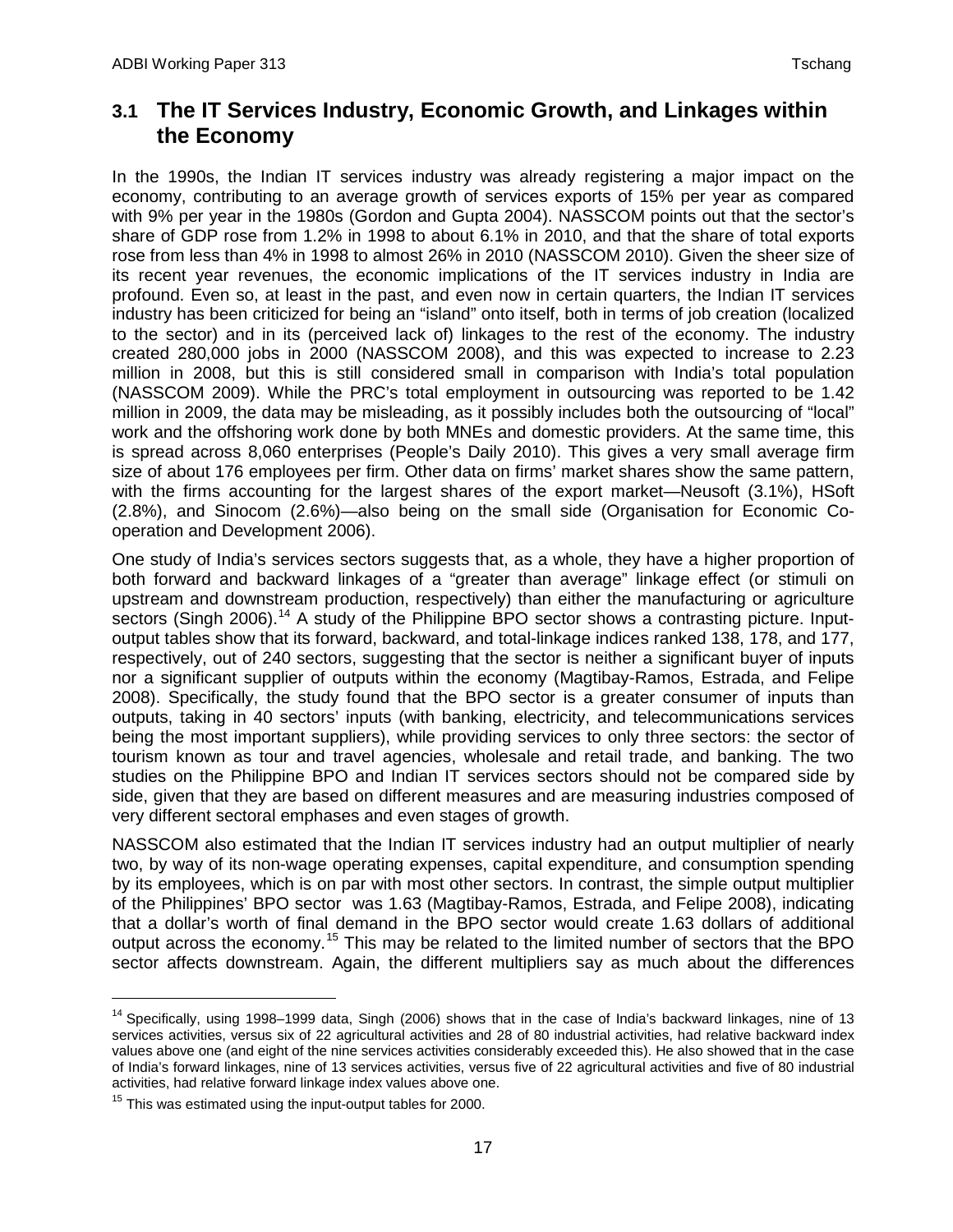across both countries' IT services industries as anything; for instance, that a higher percentage of the Philippines' IT services workforce than India's is in call centers.

The same Philippine study also showed a compensation coefficient for the BPO sector of 0.31, meaning that 31% of the sector's inputs goes to wages. Coupled with the higher than average compensation in the sector<sup>[16](#page-19-0)</sup>, this can be expected to translate into a reasonably high impact on the economy by way of disposable income and spending. In fact, it appears obvious that while the Indian software sector is high paying, its 2 million strong workforce is not a chief contributor to the country's 50 million strong middle class, though it has certainly contributed to certain cities' fortunes.

When placed in this broader perspective, it does not appear that the IT services sector has any more impact than other sectors in terms of linkages, multipliers, or (as will be shown later) employment. However, the sector has a greater than average (and increasing) impact on growth.

#### **The IT Services Industry's Linkages with Manufacturing**

IT has perhaps some of the greatest remaining potentials for unlocking productivity gains, including that for developing countries, and for manufacturing. That IT can benefit many manufacturing sectors should be no surprise, given that many MNE manufacturers of products, including General Motors, Huawei, Samsung, and Sanyo, have software arms in India. Indian manufacturing firms should be able to reap similar benefits, particularly once they develop a strong internationalization focus. Among the Indian manufacturing sectors, the automobile components sector recorded US\$15.6 billion of sales in 2007, including US\$2.8 billion of exports. Yet, despite having a thriving IT export sector, a study found that in comparison with other countries, India continued to lag behind in the domestic adoption of IT, especially for the small and medium enterprise sectors (NASSCOM 2007a). The study showed that multiple types of productivity gains could be realized from using IT, ranging from the improvement of manufacturing processes to the integration of firms with their suppliers and customers—foreign and domestic alike. Specific business processes—the most critical ones being order receipt and demand management, production planning, and order processing—have not been addressed, and basic IT systems, such as enterprise resource planning, have not been adopted. Among the factors that impede IT adoption, the most critical have been the difficulty of justifying IT investments internally, and the alignment of those investments with business goals. In part, this is also due to the different levels of preparedness of businesses, with small and medium businesses being the least prepared for technological advancements. A similar finding was observed among domestic PRC firms in the early stages of IT-enabling work such as systems integration (Tschang and Xue 2005). The key to successful IT usage in domestic firms is the recognition that different firms are at different stages of development, and that, as a consequence, they have a mix of IT capabilities. When IT firms do take the trouble to understand and customize their operations for their domestic clients, as when the Indian firm Infosys combined some services with its banking product Finnacle (developed largely for its domestic clients), the results can be quite positive.

At the same time, IT can certainly benefit many organizations in the domestic sectors, including government and education. One of the challenges faced by Indian IT firms trying to link their expertise to domestic needs is the difficulty of reconciling the model most of them have adopted a high cost, high profit model that focuses on developing advanced systems—with the domestic sectors' need for lower cost, customized systems. This has led to difficulties in recent years, as when the larger, export-oriented firms tried to service local contracts. One of the problems faced is that the current export model is predicated on a higher cost of delivery and higher value added,

<span id="page-19-0"></span><sup>&</sup>lt;sup>16</sup> In 2005, the average monthly compensation for the BPO sector was US\$386, versus the national average of US\$165 (Magtibay-Ramos, Estrada, and Felipe 2008).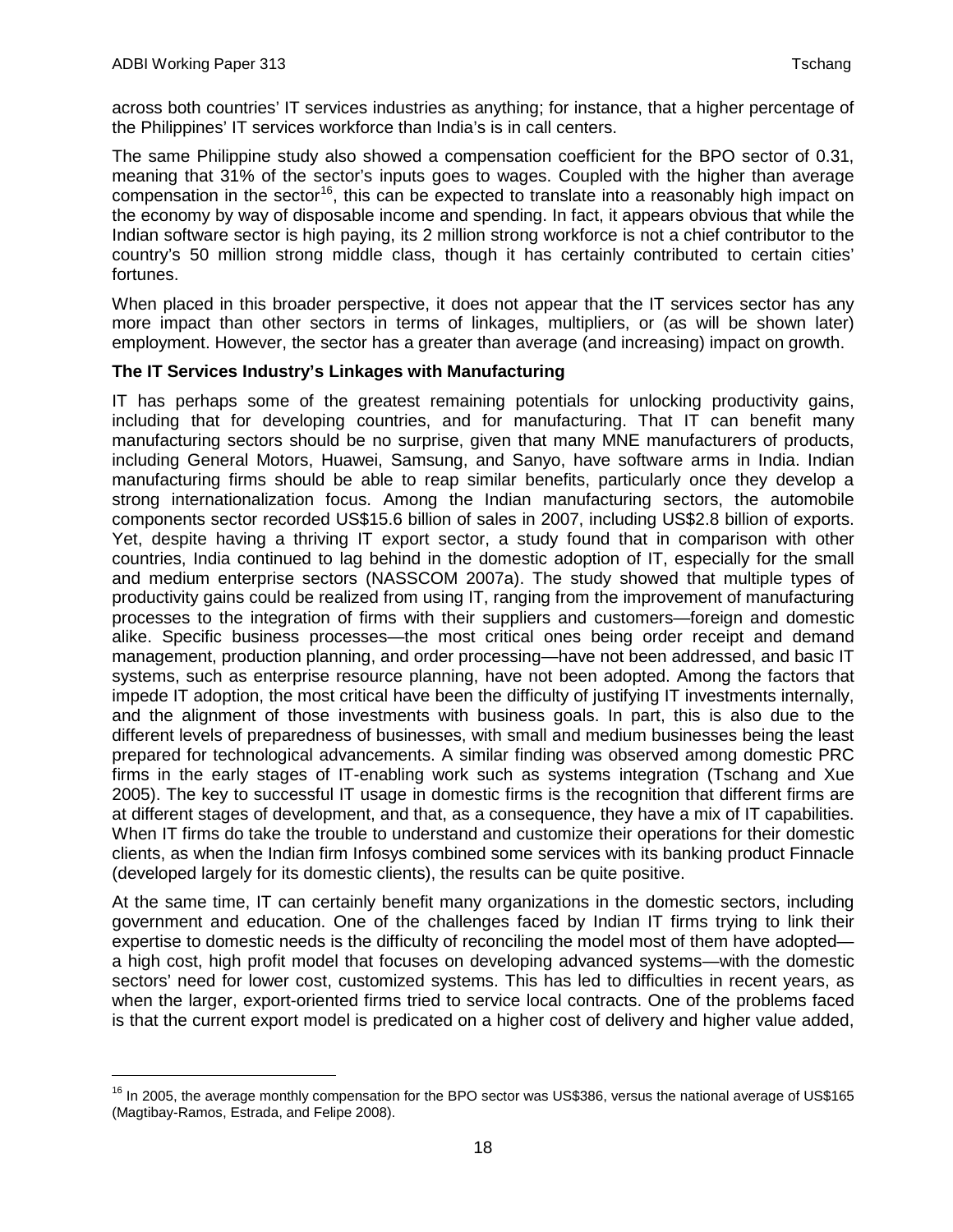while the model that best suits local customers is one of higher customization and lower costs.<sup>[17](#page-20-1)</sup> The result is pressure for the firms engaged in both kinds of work to provide a lower-capability workforce or even a lower quality of work to domestic clients.

It should be pointed out that not only has the Indian economy yet to realize significant productivity gains from IT services, it has also been limited in its growth potential by certain other industrial and service sectors—electricity and transportation being among the most significant (Singh 2006). It has also been pointed out that growth in services can be held back by some of the same constraints (Srinivasan 2005). In the case of India and Philippines, the removal of constraints, such as the lowering of telecommunications costs, has certainly helped to unleash the potential of the IT services sector.

### **3.2 Effects on Employment**

<span id="page-20-0"></span>The evidence suggests that the IT services sector's output employment multiplier is positive. NASSCOM estimates indirect job creation in India to have been about 6.5 million in 2007 on the basis of 1.6 million IT industry jobs, or a four to one ratio. This includes direct service providers, such as food catering and transport. The sector has contributed somewhat to India's rising middle class, at least in the cities with the strongest IT clusters.<sup>[18](#page-20-2)</sup> The problematic issue is whether services are contributing as much to employment as they are to GDP. Singh (2006) reviewed the evidence for employment, which shows that in India, "while the share of services in employment increased from 20% in 1970–71 to 23.5% in 1999–2000, this was much less than the growth of the services sector's share of GDP, which was from 32.1% in 1970–71 to 48.5% in 2000–01. Gordon and Gupta (2004) note that, while services rose from 42% to 48% of GDP during 1990– 2000, the share of services in employment actually went down by about one percentage point. This point suggests that while the services sectors do provide a higher labor productivity, they generally do not have the concomitant benefits of high employment effects that labor-intensive sectors can provide for developing economies (this generally being the case with IT as it is with other higher-skilled services sectors).

On the other hand, in the case of the Philippines at least, it certainly seems that IT services, such as BPO and call centers, have provided a valid alternative for reducing unemployment and addressing the underemployment of the higher-skilled populace. In the Philippines, the BPO sector's share of GDP increased from 0.075% in 2000 to 2.4% in 2005 (Magtibay-Ramos, Estrada, and Felipe 2008). Employment more or less grew linearly from 99,300 in 2004, to 235,600 in 2006, to 435,000 in 2008 (Congressional Planning and Budget Department 2009). An early forecast by the Business Processing Association of the Philippines showed that if employment in the sector reached one million workers in 2010, it would account for 27% of all new jobs generated. In 2006, call centers accounted for 68% of the BPO sector's total employment, showing that job creation was highly skewed within the various IT services sectors (Congressional Planning and Budget Department 2009), but this was expected to correct itself over time as jobs in non-call center BPO activities were increasing at a faster pace than call center jobs (International Labour Organization 2009).

#### **Education, Employability, and Equity**

While there is some evidence that services such as IT services can be a compelling source of growth and exports, the evidence for employability is more mixed. There is also significant

<span id="page-20-1"></span><sup>&</sup>lt;sup>17</sup> Interestingly, the firm that was most effective at building large-scale systems in India in the past was the former CMC (once known as the Computer Maintenance Corporation), which, among other achievements, built the Indian Railways automated ticketing system. CMC attempted to get into the higher-value export model too late, and ended up being acquired by one of the major software firms.

<span id="page-20-2"></span> $18$  Based on a conversation with Raja Mitra, independent consultant to the World Bank (4 August 2010).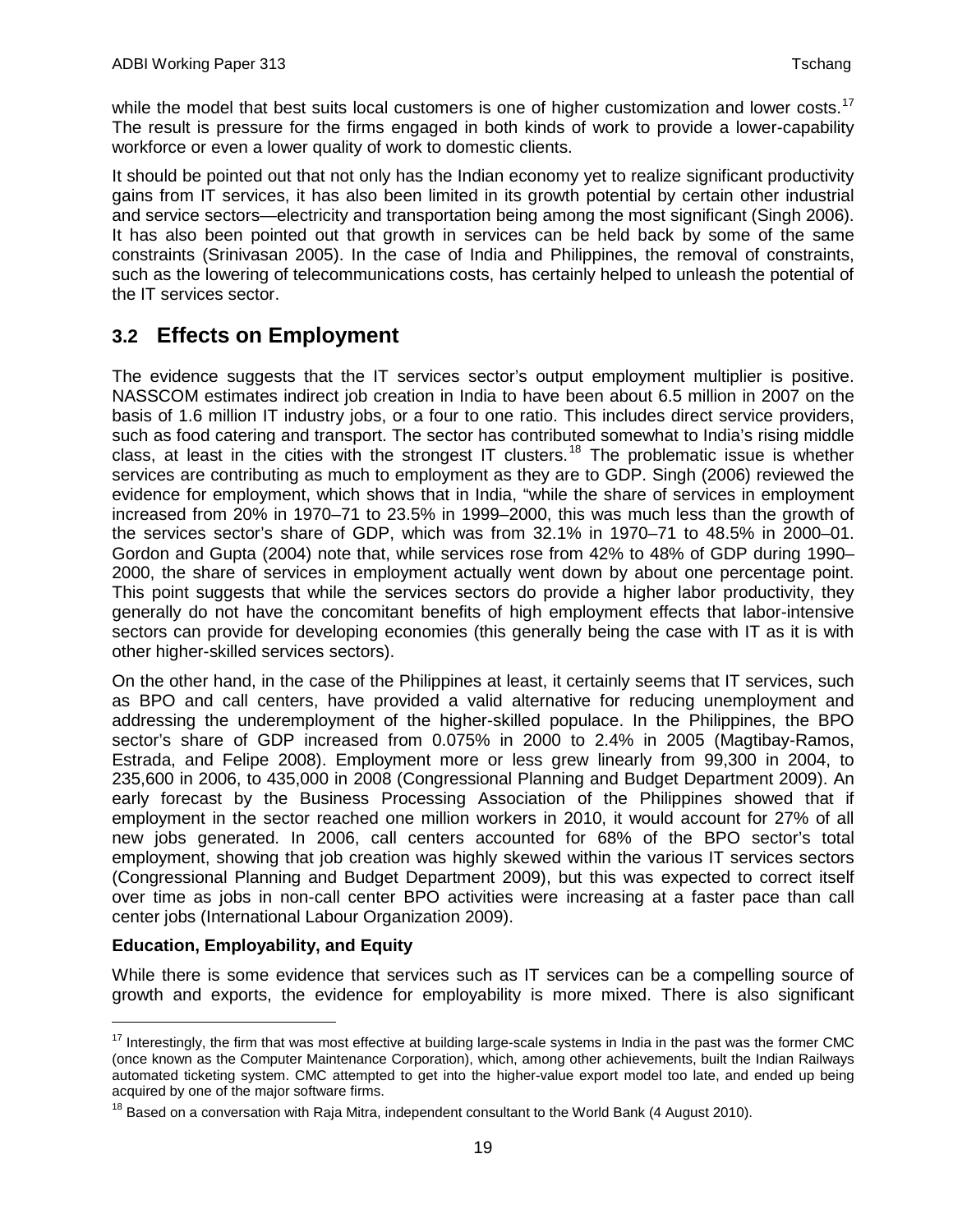indication that, at least in the 1990s and just after, only a relatively small proportion of Indian higher education graduates—namely those with technical skills and English language ability were able to take advantage of the opportunities in the then burgeoning industry (Singh 2006). At the same time, the Indian IT industry has faced a shortfall in labor supply. Some of this shortfall can be explained by the fact that the higher education system can produce a limited number of graduates. However, with 10% of Indian youth achieving a college education, a bigger issue is the employability of those graduates (the industry currently only finds one of four graduates employable). In the mid-2000s, in the early stages of growth, Philippine call center heads were only choosing the top 10% of college graduates for their positions. This percentage likely went up over time as firms became less selective (and as supply failed to keep pace with demand), with a possible consequential deterioration in the quality of employees and their work. Another possible result is that the bias toward the "better" educated part of the populace will enhance the disparity between those with stronger or better-fitting educational backgrounds and those without. Only broader economic growth will help to ameliorate this diverging trend.

## **3.3 Implications for Regional Economic Disparity**

<span id="page-21-0"></span>Historically, the Indian IT industry has been concentrated in a handful of urban locations—a feature shared by all other industries. The success of Bangalore, Hyderabad and other early IT industry locations, also contributes to an inequality in incomes amongst cities. The trend however has also been for firms to open facilities in new locations, and 72% of respondents to a recent NASSCOM survey reported having opened offshoring centers in the so-called "second-tier" and "third-tier" cities (NASSCOM and Deloitte 2008). As firms start to expand to second-tier cities in search of labor and space to grow, the next hubs will take shape. It appears that the industry started burgeoning first in Bangalore and then moved quickly into other "first-tier" cities like Noida, Pune, Hyderabad, and Chennai. However, judging from the entry dates of firms, which were between "before 1980" and 2001, the seven main centers reached their peak in terms of firm entry during the same period: the 1992–1999 time frame (Athreye 2005).

While poverty is not directly affected by industrialization in the IT services, equity is. One major regional issue related to equity is that of the disparity among regions. As pointed out earlier, firms tend to locate in clusters, further advantaging those same clusters in the process of doing so. Certainly, early clusters mattered in the Indian pattern of development. By 2008, seven Indian cities accounted for 95% of IT services exports (NASSCOM 2009). Recently, an interesting case study was presented by NASSCOM on one of the poorest regions of India: Orissa (NASSCOM and Deloitte 2008). As reported by the Software Technology Parks of India authorities, the growth rate of of facilities (of enterprises that reported exporting) in Orissa's state capital of Bhubaneswar rose from 17% in 1999–2000, to 54% in 2005–2006, to 69% in 2006–2007. As a result, Bhubaneswar's demand for IT manpower was 117,000 in 2007, with 77% of the demand being for bachelor degrees (including bachelor equivalents) and master degrees suited to IT. The supply at the time was 54,303. The companies locating in the region included some of the major Indian IT firms like Infosys, Satyam, Tata Consultancy Services, and Wipro, as well as foreign MNEs like IBM and Aricent. All of this contributed to software exports from the state of US\$183 million in 2006–2007, a 60% rise from 2005–2006. The growth rate of exports from the state was in sharp contrast to the national average of 28%, reflecting the new and healthy rise of the state's, and in particular, its capital's, IT services industry base. It should be noted that while the pattern is very encouraging, it also mirrors the tendency for industrialization in early periods to increase faster (or even to increase at increasing rates) relative to later periods, as seen with industrial growth at the country level in India, the PRC, and elsewhere.

Growth patterns in the Philippine and PRC cases share similarities with India's experience. In the Philippines, Manila developed first, and by the mid-2000s, Cebu was already considered a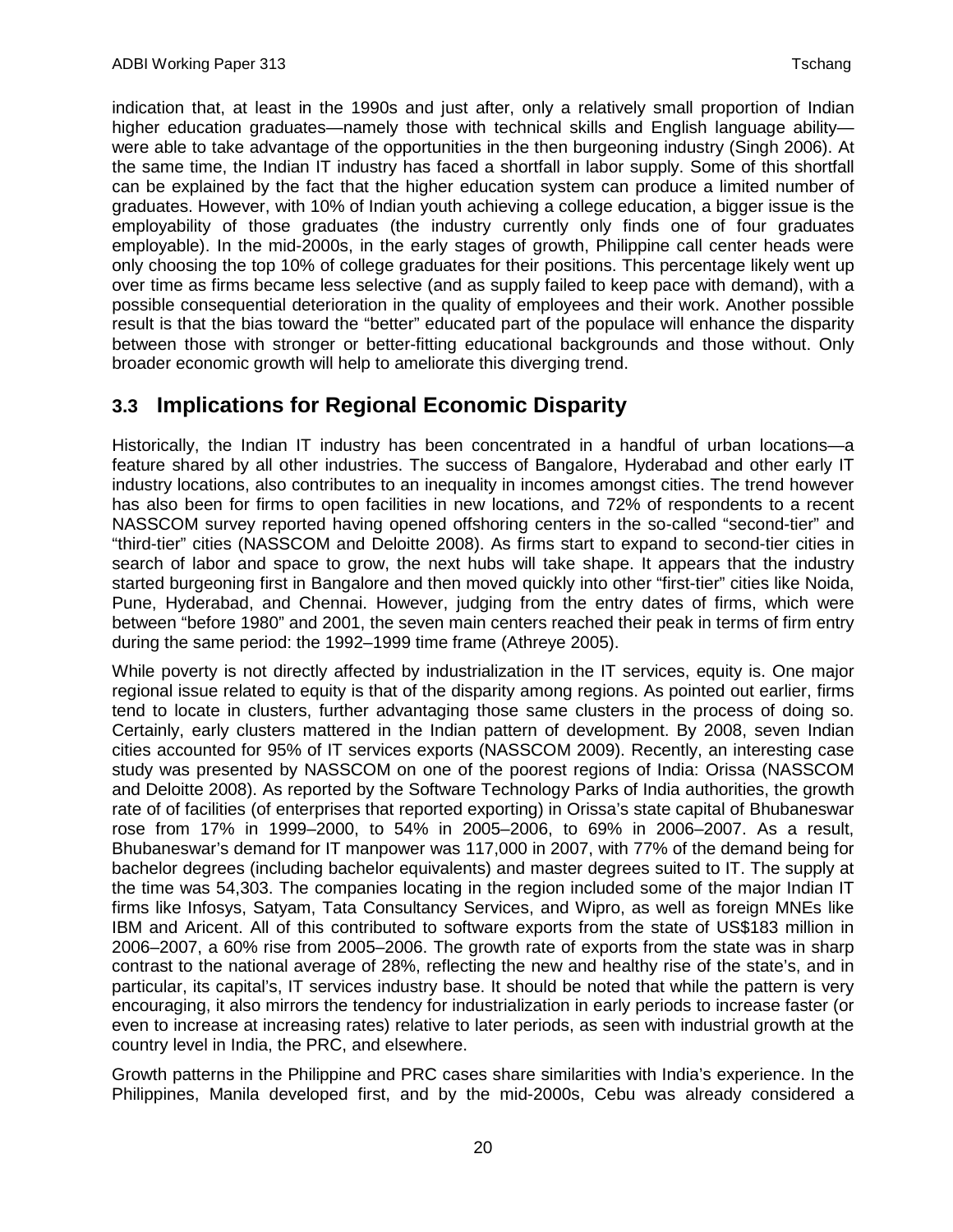preferred second site for companies rapidly expanding their call centers. In 2008, together with the government, the Business Processing Association of the Philippines listed 10 "next wave" cities out of 30 candidates that could be developed into hubs. Similarly, in the PRC, the first six export bases for IT services were Beijing, Shanghai, Tianjin, Dalian, Shenzhen, and Xi'an. The PRC and Philippine governments are both attempting to broaden the opportunities to other regions, albeit with the addition of strategic growth policies.

#### **The Ancillary Benefits of Firms on Infrastructure and Services**

IT companies in India and elsewhere tend to collaborate with the city and regional authorities to improve their educational base and public and private infrastructure. For instance, for many years traffic in Bangalore suffered from poor road infrastructure and was limited by the city's older airport. IT industry officials worked with city officials to improve both of these, though it can be argued that road infrastructure has still not caught up with demand. On the education front, as Bangalore did not have a campus of the major engineering university system (the Indian Institutes of Technology), the IT industry got behind a privately led effort (with some state support) to sponsor a new type of program—the Indian Institute of Information Technology (IIIT) Bangalore. (A similar effort took place in Hyderabad.) While IIIT Bangalore's enrollment and faculty size is modest, the institute plays a significant role in the ecosystem in terms of providing education for foreign MNE and local firms alike, cooperative research with firms, and contributing to the clusters' renown through its educational and research strengths. A similar bridging effect occurred between industry and educational institutions with the establishment of IIIT-Hyderabad.

Investment in private infrastructure tends not to be an issue for IT firms and states as foreign investors do also get involved. For instance, the government-linked corporations of Singapore have invested in and operate software parks in Bangalore, Chennai, and elsewhere, and in the PRC, many software parks have been created across the country by private investors, including a few by the IT firms themselves. In addition, the same developmental phenomenon that has happened in Bangalore and other early clusters is also happening in Orissa. While there were few developers before the IT industry's boom, nationally operating builders came in to build private infrastructure like IT parks and housing projects during that period. One firm, Satyam, contributed to the setting up of street lighting and the development of roads.

For the most part, IT firms and software parks tend to be isolated and self-contained entities. It is in the IT sector's multiplier effects on a variety of other services, namely, retail, entertainment, education, and medical care, that the broader economic impacts of the IT sector are more likely to be felt.

### **3.4 IT and Broader-based Development**

<span id="page-22-0"></span>Finally, it would be remiss to examine the effects of services without considering how the broader IT revolution, consisting of IT infrastructure and applications of IT, might actually have affected productivity and the economy more broadly in the most rural of areas. The evidence has to be looked at on a project-by-project basis, and instances of best practices should be closely examined. Early studies pointed out the various models by which informatization could help the rural economy (e.g., Quibria, Tschang, and Reyes-Macasaquit [2002]), and indeed certain businesses and the business models involved, such as the Grameen Telecom—based on microenterprise and the supply of basic functions, such as communications, to rural areas seemed to work, while others, such as the telecenter approach to internet-enabling populations and businesses, seemed less viable as far as providing a business-enabling function and value proposition (*Telecentre Magazine* 2008). Some IT projects such as the internet kiosk programs TARAhaat and Drishtee, faced various constraints, including financing and infrastructure, as well as broader challenges relating to sustainability and scaling up (Kaushik and Singh 2004). Other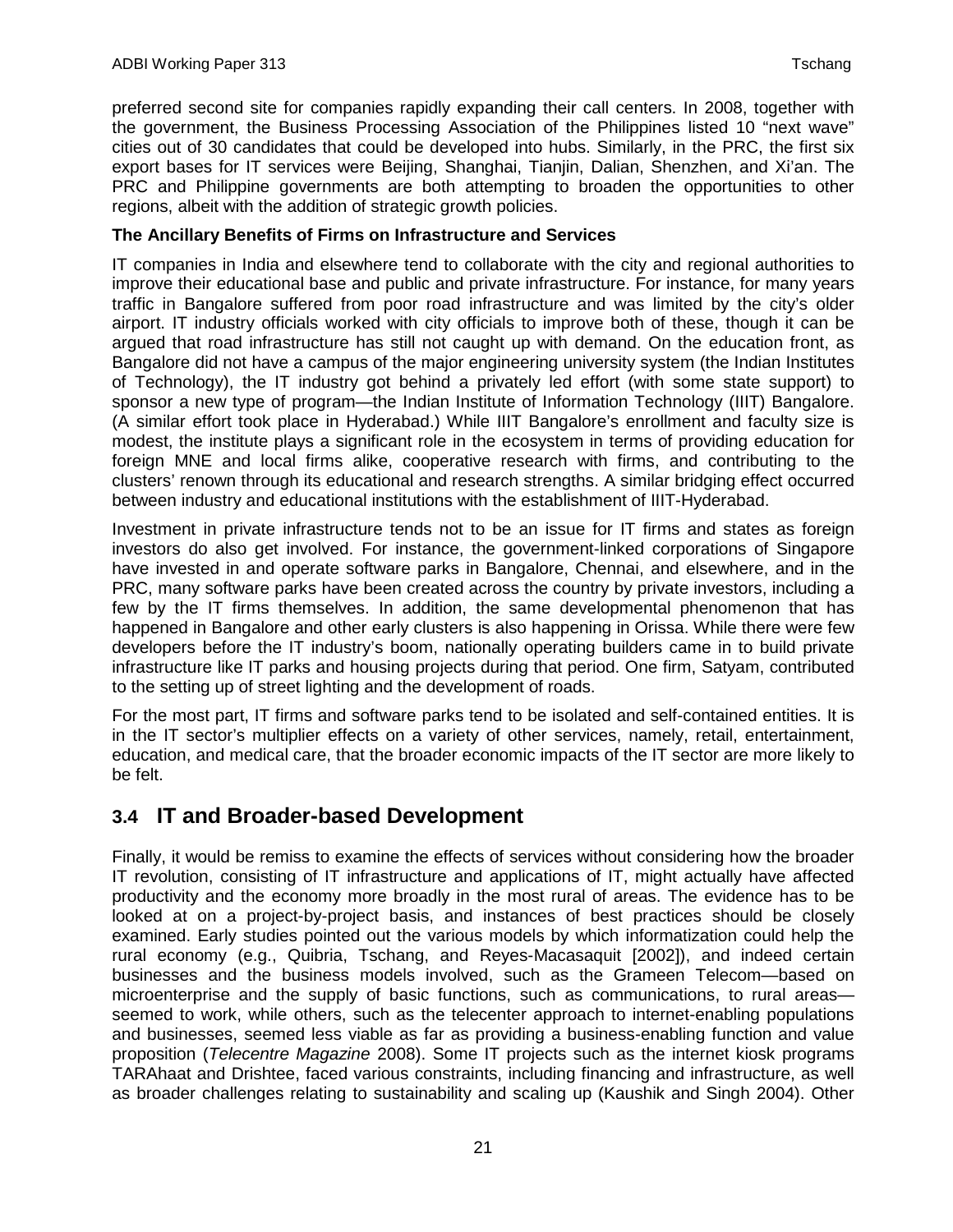technology schemes that "customized" technology and its applications, such as various low-cost laptop or handheld computer projects and proposals, often did not provide sufficient business impact to the poorer populace to allow the latter to justify making these purchases. For instance, Encore's Simputer computer, an early effort to create a simple handheld computer with limited functions, did not sell well. These products are effectively "technology solutions," and while many attempts to reach the rural areas start with technology, many end with the failure of the technology to compete or be diffused. While this failure might be the result of factors influencing adoption, e.g., products ill-fitted to users' actual needs, another possible cause is a factor at the economic level identified by Quibria et al. (2003): that IT usage is correlated with income. In short, incomes may have to rise before IT usage can take hold in the economy. Relating to "technological fit" is the interesting recent development of a host of technology entrepreneurs trying to supply not simply products, but IT services and solutions to rural areas. These cater to needs identified across a spectrum of areas, from applications like telemedicine and transport scheduling, to the need for mobile phones with local language functionality and customized interfaces. While the producers of these are learning the basics of the technology and its applicability to various situations, there is possibly also a lot of learning to be done on the kinds of business models that are suited to these settings.

Other efforts have sought to enable rural employment schemes, such as then Chief Minister of Andhra Pradesh Chandrababu Naidu's schemes at the beginning of India's software industrialization, starting with IT-enabling the rural areas. By many accounts, the city with the second most successful IT industry after Bangalore's was Andhra Pradesh's state capital: Hyderabad. The general thinking at the time was that some of the IT offshoring work could be done in rural areas, but attempts in Andhra Pradesh failed. As one observation had it: the "diversity of Andhra Pradesh, with nearly two thirds of the population of the state depending on agriculture for its existence, excludes the possibility of diverse poor and rural social groups with different levels of skills, access, and education being able to benefit equally from these…sectors" (Dabla 2004). Furthermore, the state's focus on foreign investment and offshoring facilities (resulting in, for example, the attraction of Microsoft to Hyderabad) and a host of other reasons might also have dictated against the work moving to rural areas. First and foremost of the underlying reasons might have been the set-up cost for firms and the firms' ability to govern their operations. Generally, large firms need to create centers of some critical mass, which, in turn, require infrastructure of some critical mass. Given the need for quality assurance, and increasing security concerns, these work dictate against the earlier hopes of development advocates of the work being offshorable to literally any location.

More recently, local IT entrepreneurs have turned their attention to determining what they can do to supply rural areas with technologies specifically customized to their needs. Dr. Sridhar Mittar, a former chief technology officer of Wipro and chief executive officer of an incubator, started such a program: NextWealth Entrepreneurs, a social entrepreneurship program that tries to enable entrepreneurs and create jobs in the rural economy. The company plans to open 40 centers in three years to employ 10,000 graduates near their (rural) homes.<sup>[19](#page-23-0)</sup> In order to do this, it still has to select which rural cities to help. Typically, cites are selected for this program based on the availability of graduates from established engineering colleges in those cities, as well as the available infrastructure.

<span id="page-23-0"></span><sup>&</sup>lt;sup>19</sup> Author's interview with S. Mittar.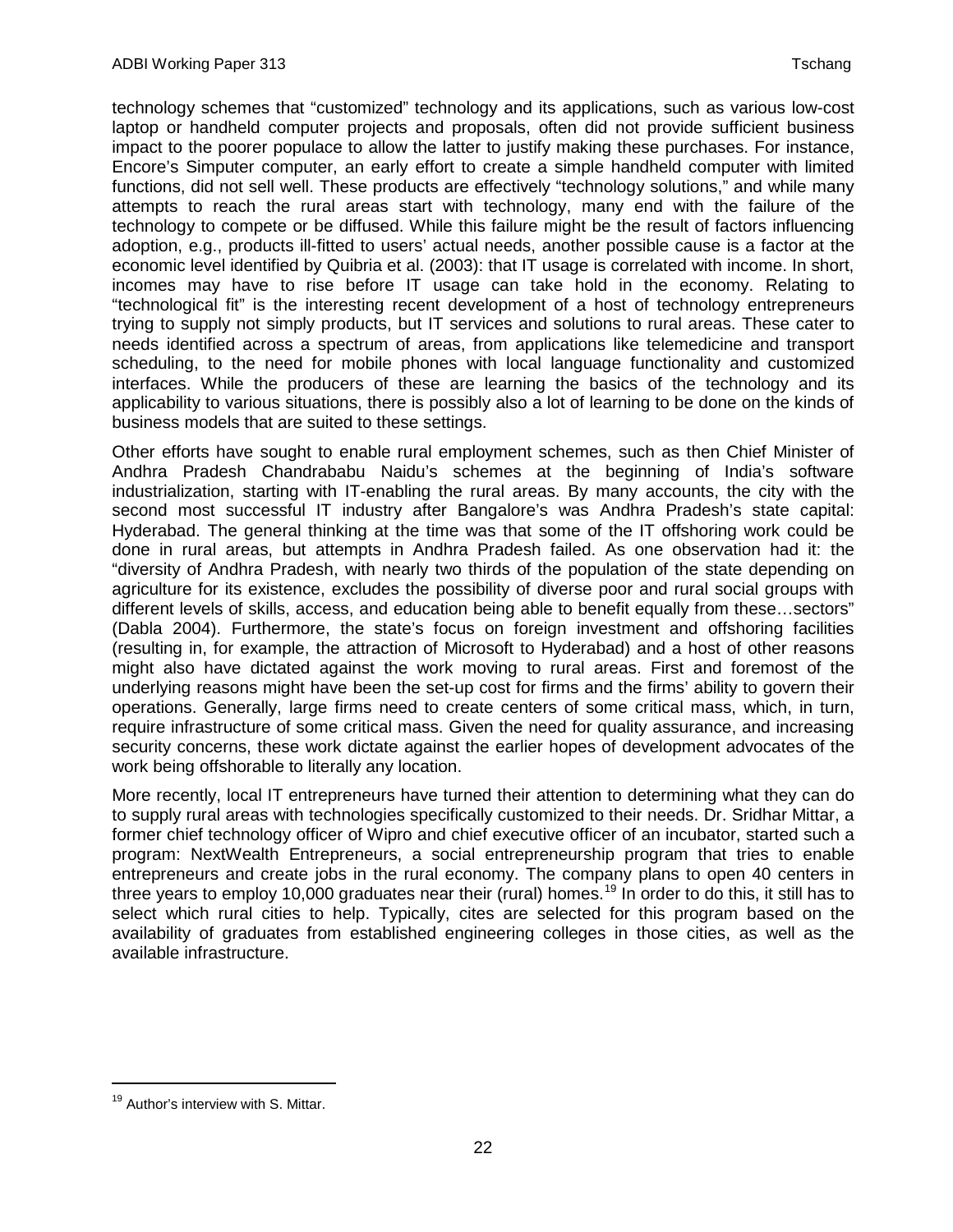# **4. CONCLUSIONS**

<span id="page-24-0"></span>The author has sought to accomplish two objectives in this paper. The first was to highlight the differences and similarities between three countries' services development models: India, the PRC, and the Philippines. The contrast between the experiences in each country highlights subtle and important differences, particularly with regard to latecomer countries. The PRC case shows that it is conceivable to have a successful latecomer in the software industry, a field in which India has built a commanding lead in both technical and process capability at the firm level. However, PRC firms have done this both in cooperation with foreign MNEs to service the PRC's domestic market, and also independently by working in Japan, a culturally similar market. The Philippine case shows that a latecomer can flourish by bringing in MNEs as providers—following a pure labor arbitrage model of operation (i.e. based on large suppliers of lower-wage but skilled labor), and with the additional advantages of similarities between the workforce's native language and the clients' language of work. In this model, one option for domestic firms looking to enter the industry is to emphasize lower-skilled work at lower wages than the competitors' wages.

The second objective was to illustrate the broader implications of the IT services (i.e., outsourcing or offshoring) industry. As can be seen from combining the case-level and higher-level evidence for India, the sector's contribution to overall GDP and exports can be considerable over time. The multiplier effects on output and employment are not unlike those of other sectors. In a large, rapidly expanding economy like India's, the industry's effects on employment may be less significant than its effects on growth. However, due to the high value added and higher wages (on average), the effects on the economy are greater when considered on a per-person basis. In addition, while the benefits of direct employment will tend to go to the highly educated, the industry can still benefit from the creation of a vibrant middle class, at least in selected cities where the IT industry had a good start. Through natural evolution and policy assistance, these benefits can also be brought to other, secondary cities. Finally, the IT sector has the potential (and indeed, may be necessary) for cultivating productivity increases in domestic sectors (such as manufacturing) and in technologically sophisticated firms. However, as the case of India demonstrates, the usage of IT to improve productivity in other sectors of the economy, such as manufacturing, as well as the rural parts of economies, still has a long way to go.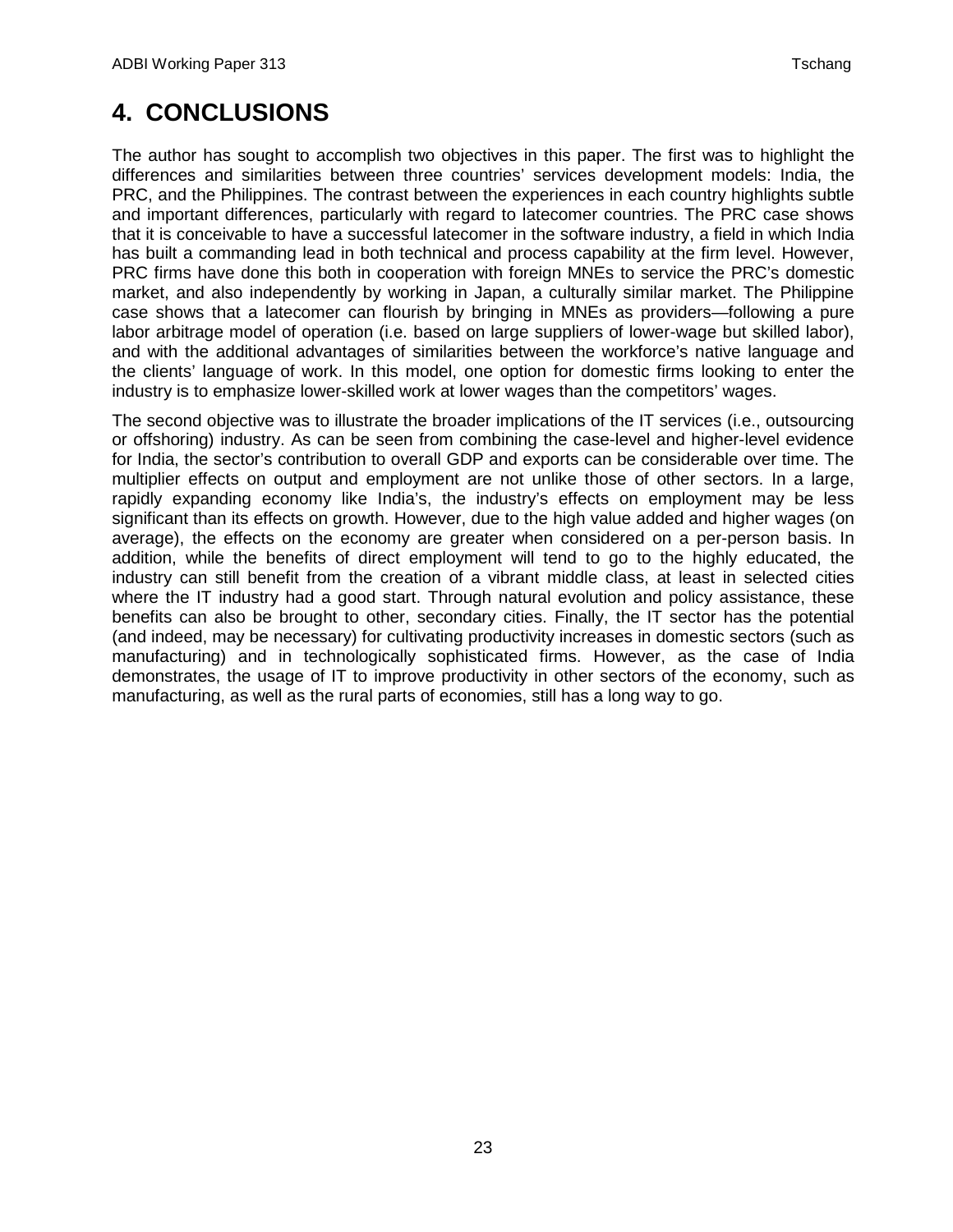# **REFERENCES**

<span id="page-25-0"></span>Amsden, A. 1989. *East Asia's Next Giant*. Oxford, UK: Oxford University Press.

- Arora, A., V. S. Arunachalam, J. Asundi, and R. Fernandes. 2001. The Indian Software Industry. *Research Policy* 30(2001): 1267–1287.
- Arora, A., and A. Gambardella. 2006. *From Underdogs to Tigers: The Rise and Growth of the Software Industry in Brazil, China, India, Ireland and Israel*. Oxford, UK: Oxford University Press.
- A.T. Kearney, 2004. A.T. Kearney's 2004 Offshore Location Attractiveness Index: Making Offshore Decisions.
- Athreye, S. 2005. The Indian Software Industry and its Evolving Service Capability. *Industrial and Corporate Change* 14(3): 392–418.
- ———. 2006. The Indian Software Industry. In *From Underdogs to Tigers: The Rise and Growth of the Software Industry in Brazil, China, India, Ireland and Israel,* edited by A. Arora and A. Gambardella. Oxford, UK: Oxford University Press.

*Bloomberg Businessweek*, 2005. "A New World Economy." August 22, 2005. Online edition:

[http://www.businessweek.com/magazine/content/05\\_34/b3948401.htm.](http://www.businessweek.com/magazine/content/05_34/b3948401.htm) (Accessed July 31, 2011).

- *Bloomberg Businessweek*. 2006. "Major Players in Outsourcing: An Expanded Look at Gartner Inc.'s Analysis of the Who, What, Where, and How Much of Offshore Outsourcers." 30 January. http://www.businessweek.com/magazine/content/06\_05/b3969412.htm (Accessed 7 August 2010).
- Congressional Planning and Budget Department. 2009. Philippine Business Process Outsourcing Industry, Facts in Figures report, February 2009 (No 4). Manila: Congressional Planning and Budget Department, House of Representatives, Government of the Philippines.
- Dabla, A. 2004. The Role of Information Technology Policies in Promoting Social and Economic Development: The Case of the State of Andhra Pradesh, India. *Electronic Journal on Information Systems in Developing Countries* 19(5): 1–21.
- URL: [http://www.ejisdc.org/ojs2/index.php/ejisdc.](http://www.ejisdc.org/ojs2/index.php/ejisdc)
- Deutsche Bank Research. 2009. Offshoring to China: From Workbench to Back Office? Economics 68 (report). 13 January.
- Dossani, R., and M. Kenney. 2003. Went for Cost, Stayed for Quality? Moving the Back Office to India. Asia-Pacific Research Center report. Stanford, CA: Stanford University.
- Dunning, J. H. 1988. The Eclectic Paradigm of International Production. *Journal of International Business Studies* XIX: 1–31.
- Evans, P. 1995. *Embedded Autonomy: States and Industrial Transformation*. Princeton, NJ: Princeton University Press.
- Gordon, J., and P. Gupta. 2004. Understanding India's Services Revolution. International Monetary Fund Working Paper 04/171. Washington, DC: International Monetary Fund.
- Heeks, R. 1996. *India's Software Industry*. New Delhi: Sage.
- Hobday, M. 1995. *Innovation in East Asia: The Challenge to Japan*. Cheltenham, UK: Edward Elgar.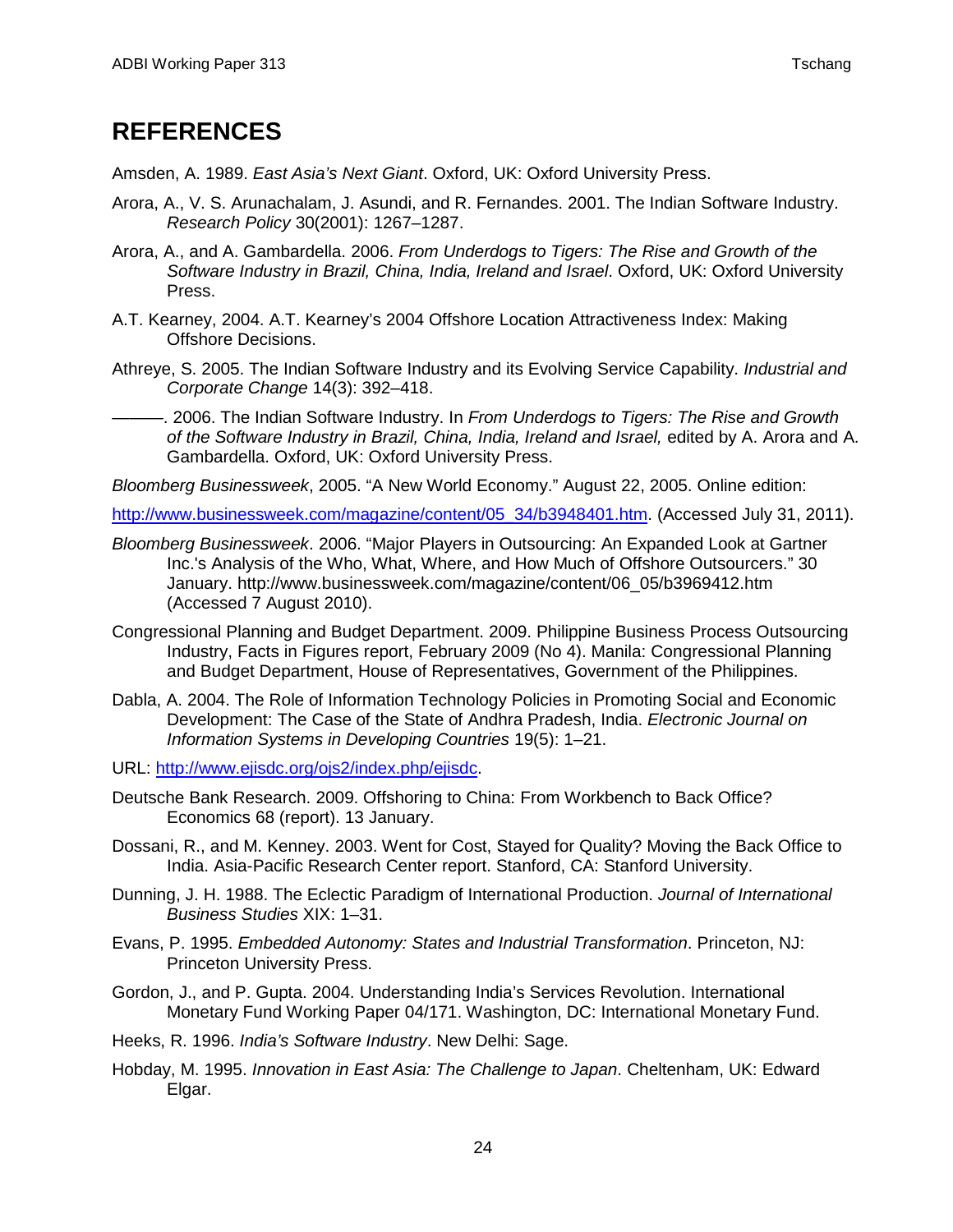- International Labour Organization. 2009. Offshoring and Employment in the Developing World: Business Process Outsourcing in the Philippines. International Labour Organization Employment Sector Working Paper 41. Geneva, Switzerland: International Labour Organization.
- Kapur, D., and J. McHale. 2006. Sojourns and Software: Internationally Mobile Human Capital and High-Tech Industry Development in India, Ireland and Israel. In *From Underdogs to Tigers: The Rise and Growth of the Software Industry in Brazil, China, India, Ireland and Israel,* edited by A. Arora and A. Gambardella. Oxford, UK: Oxford University Press.
- Kaushik, P. D., and N. Singh. 2004. Information Technology and Broad-Based Development: Preliminary Lessons from North India. *World Development* 32(4): 591–607.
- Krishnan, M. S., C. H. Kriebel, S. Kekre, and T. Mukhopadhyay. 2000. An Empirical Analysis of Productivity and Quality in Software Products. *Management Science* 46(6): 745–759.
- Magtibay-Ramos N., G. Estrada, and J. Felipe. 2008. An Input-Output Analysis of the Philippine BPO Industry. *Asia-Pacific Economic Literature* 22(1):41–56*.*
- McKinsey Global Institute. 2003. *New Horizons: Multinational Company Investment in Developing Economies*. McKinsey and Company.
- National Association of Software and Service Companies (NASSCOM). 2007a. IT Adoption in the Indian Auto Component Industry, Executive Summary. New Delhi: NASSCOM.
- ———. 2007b. Indian IT Industry Factsheet. New Delhi: NASSCOM.
- -. 2008. Indian IT/ITES Industry: Impacting Economy and Society 2007-08. New Delhi: NASSCOM.
- ———. 2009. The IT-BPO Sector in India: Strategic Review 2009, Executive Summary. New Delhi: NASSCOM.
- -, 2010. The IT-BPO Sector in India: Strategic Review 2010, Executive Summary. New Delhi: NASSCOM.
- NASSCOM and Deloitte. 2008. Indian IT/ITES Industry: Impacting Economy and Society 2007–08. New Delhi: NASSCOM and Deloitte and Touche.
- Niosi, J., and F. T. Tschang. 2009. The Strategies of Chinese and Indian Software Multinationals: Implications for Internationalization Theory. *Industrial and Corporate Change* 18(2): 269– 294.
- Organisation for Economic Co-operation and Development. 2006. Is China the New Centre for Offshoring of IT and ICT-enabled Services? Directorate for Science, Technology, and Industry report DSTI/ICCP/IE(2006)10/FINAL (unclassified). Paris: Organisation for Economic Co-operation and Development.
- Patibandla, M., and B. Petersen. 2002. Role of Transnational Corporations in the Evolution of a Hi-Tech Industry: The Case of India's Software Industry. *World Development* 30: 1561– 1577.
- *People's Daily*. 2010. Service Outsourcing Industry Robust in China, Boosts Employment. 1 January. 1 January 1, 2010.
- <http://english.peopledaily.com.cn/90001/90778/90860/6857605.html> (Accessed 14 September 2010).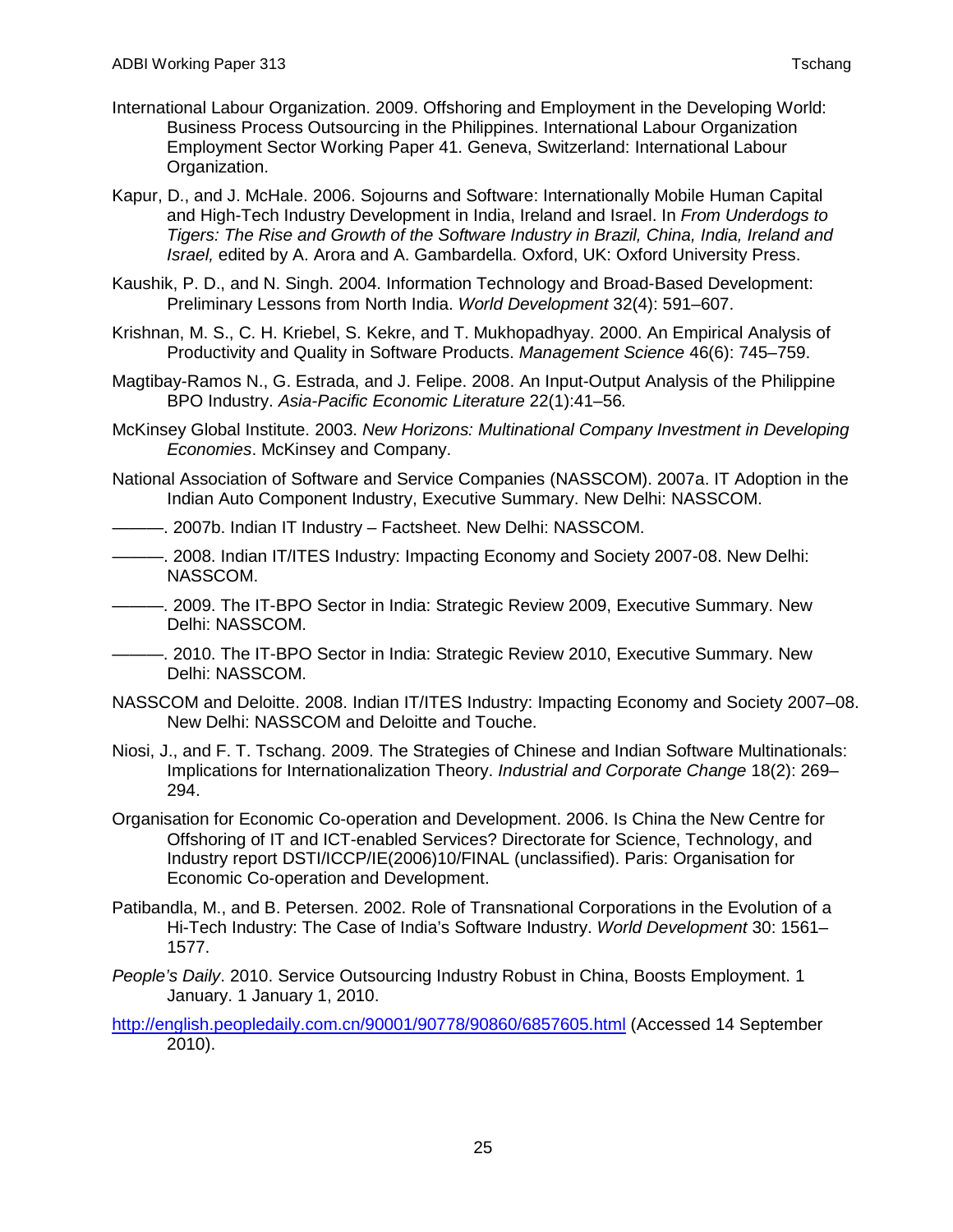- Quibria, M. G., S. N. Ahmed, T. Tschang, and M. Reyes-Macasaquit. 2003. Digital Divide: Determinants and Policies with Special Reference to Asia. *Journal of Asian Economics* 13(2003): 811–825.
- Quibria, M. G., T. Tschang, and M. Reyes-Macasaquit. 2002. New Information and Communication Technologies and Poverty: Some Evidence from Developing Asia. *Journal of the Asia Pacific Economy* 7(3): 285–309.
- Saxenian, A. 2003. Government and Guanxi: The Chinese Software Industry in Transition*.* London Business School Centre for New and Emerging Markets Working Paper 19. London: London Business School.
- Schware, R. 1992. Software Industry Entry Strategies for Developing Countries: A "Walking on Two Legs" Proposition. *World Development* 20(2): 143–164.
- Singh, N. 2006. Services-Led Industrialization in India: Assessment and Lessons. In *Industrial Development for the 21st Century: Sustainable Development Perspectives*. New York, NY: United Nations, Department of Economic and Social Affairs.
- Srinivasan, T. N. 2005. Information-Technology-Enabled Services and India's Growth Prospects. In *Brookings Trade Forum: 2005 Offshoring White-Collar Work—The Issues and Implications*, edited by L. Brainard and S. M. Collins. Washington, DC: Brookings Institution Press.
- *Telecentre Magazine*. 2008. Telecentres Run as Small, Local Businesses Make a Good Model to Ensure Sustainability! June. [http://telecentremagazine.net/articles/article](http://telecentremagazine.net/articles/article-details.asp?Title=Telecentres-run-as-small,-local-businesses-make-a-good-model-to-ensure-sustainablity!&articleid=123&typ=Telecentre%20Debates)[details.asp?Title=Telecentres-run-as-small,-local-businesses-make-a-good-model-to](http://telecentremagazine.net/articles/article-details.asp?Title=Telecentres-run-as-small,-local-businesses-make-a-good-model-to-ensure-sustainablity!&articleid=123&typ=Telecentre%20Debates)[ensure-sustainablity!&articleid=123&typ=Telecentre%20Debates](http://telecentremagazine.net/articles/article-details.asp?Title=Telecentres-run-as-small,-local-businesses-make-a-good-model-to-ensure-sustainablity!&articleid=123&typ=Telecentre%20Debates) (accessed 30 August 2010).
- Tschang, F. T., A. Amsden, and S. Sadagopan. 2003. The Indian Software Industry: A Framework for Upgrading Technological Capabilities. ADBI Discussion Paper. Tokyo: Asian Development Bank Institute.
- Tschang, T., and L. Xue. 2005. The Chinese Software Industry. In *From Underdogs to Tigers: The Rise and Growth of the Software Industry in Brazil, China, India, Ireland and Israel*, edited by A. Arora and A. Gambardella. Oxford, UK: Oxford University Press.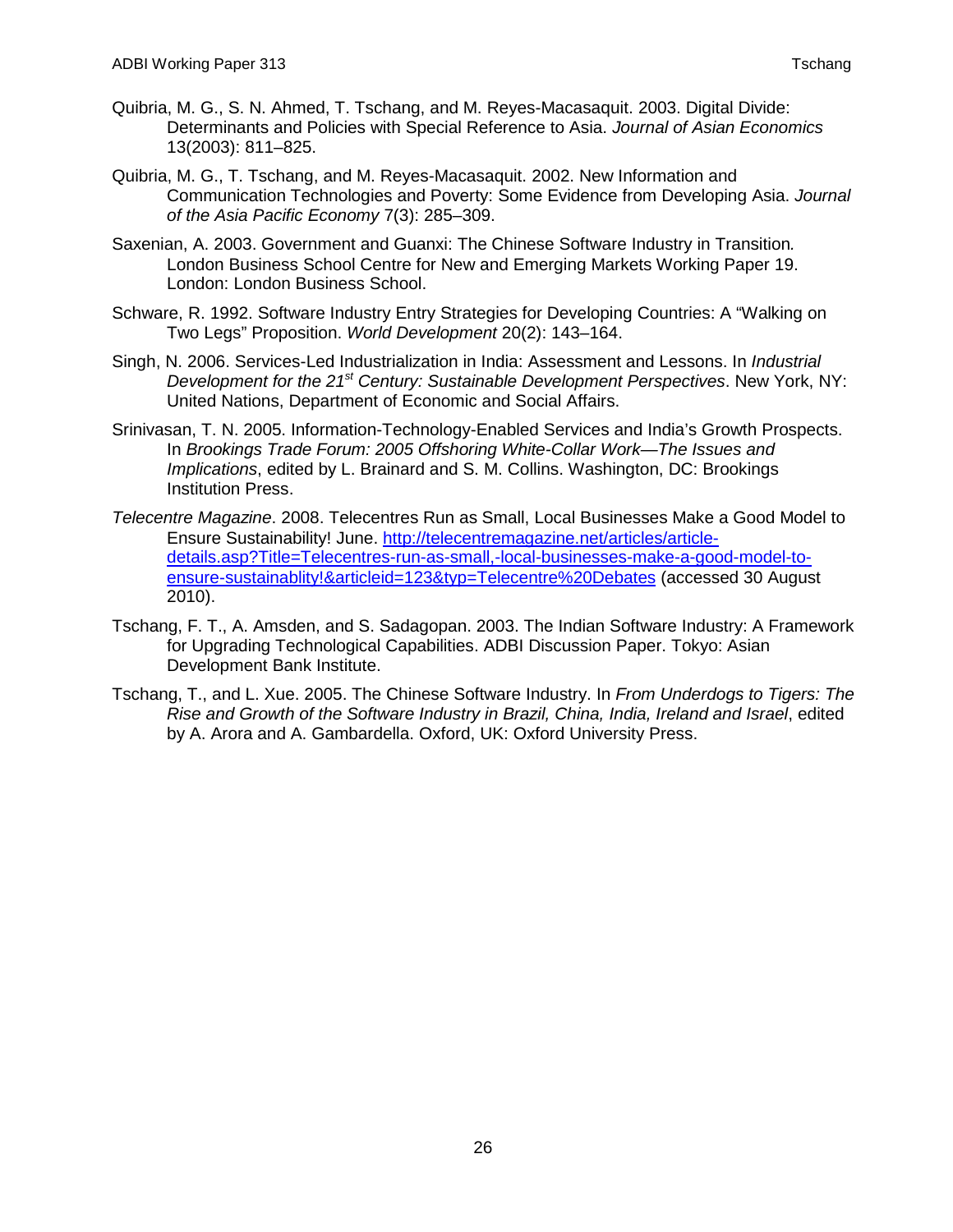# **APPENDIX**

#### <span id="page-28-0"></span>**Research Approach**

Given the key elements of factor advantages, opportunities, and firm competencies, and given that the labor forces in both the PRC and the Philippines appear to have an advantage over other countries, the starting point for this study was to examine whether and how firms in these countries manage to strategize, or what MNE location behaviors are involved, with regards to opportunities, in developing strong outsourcing industries. Furthermore, given that the particular nature of the markets and business environments in each of the countries appear to have shaped their industries, the study also aimed to develop a view of macro level factors. To some extent, secondary data and literature was relied upon for providing this macro perspective.

The approach to studying competencies at the firm level was a longitudinal study based on multiple field visits to different firms in the PRC and the Philippines. In addition, comparisons were drawn with India based on earlier fieldwork in that country. To understand the specific differences that enabled each industry's growth, each country's industry was examined in terms of the composition of its firms' origins and growth path. This approach involved the systematic collection of data using a set of semi-structured and open-ended questions about: (i) the origins of firms (particularly some of the earliest and most successful firms by the time of the interview); (ii) the nature of the markets; (iii) barriers to firms; (iv) interactions with the market and clients; and (v) the upgrading path for the firm (i.e., the knowledge and capabilities acquired as the firm matures). Information on basic factors such as skills, policy, and, in the case of the Philippines, infrastructure and language capabilities, were also sought.

Table 3 shows the dates of visits and the interviews conducted. Each interview was between one and two hours in length. The interviews in the PRC were conducted with either a head of the company (usually the chief executive officer) or a key person in management (e.g., a head of marketing or business development). Interviews in the Philippines were almost all conducted with the heads of the facilities. All of the interviews were transcribed on the spot, and all of the key BPO interviews were taped for later review and possible additions to the transcriptions. (Note that the names of all the firms interviewed were changed to names that are partly descriptive of the industries they are in.)